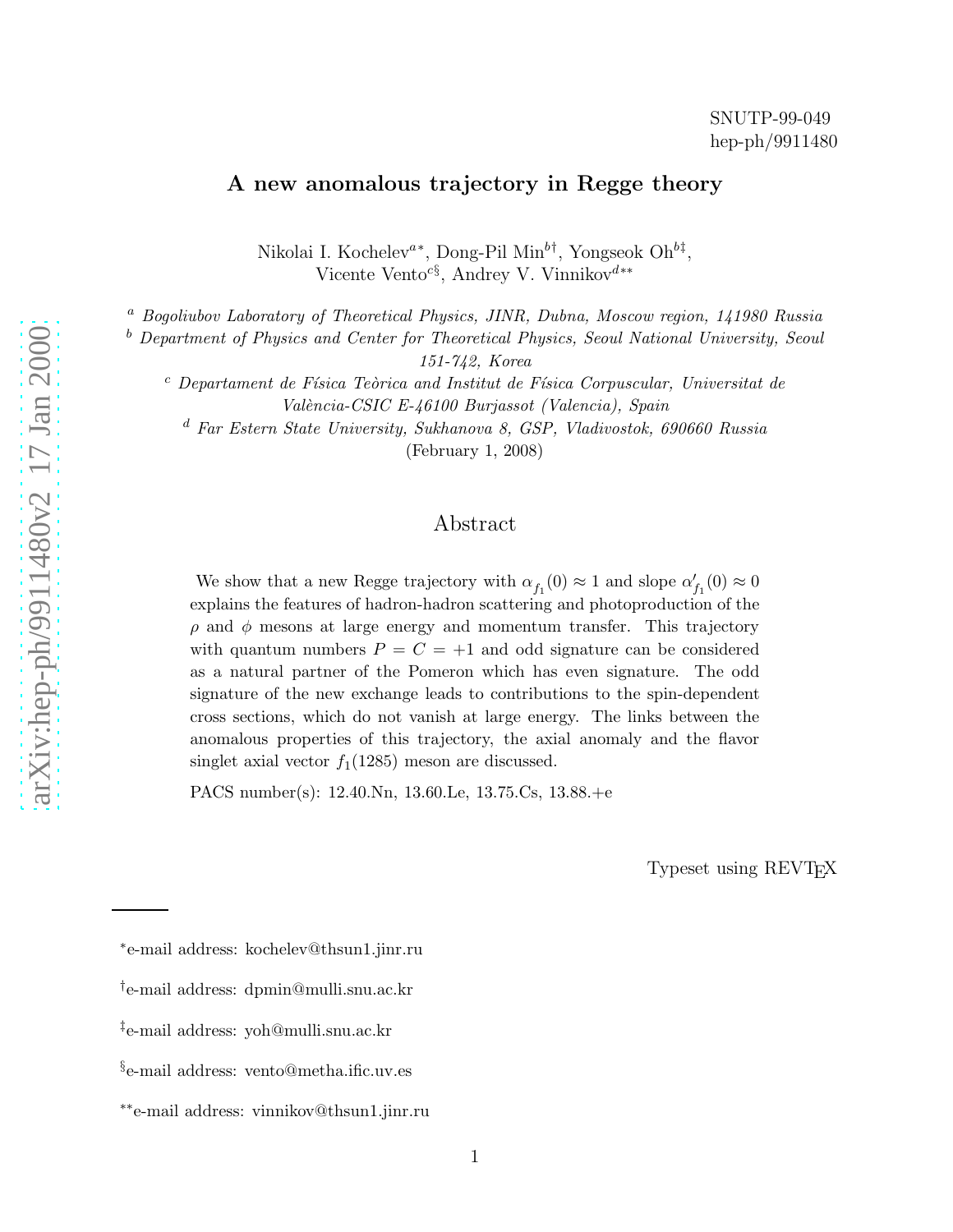#### I. INTRODUCTION

The descriptions of the total cross sections for elastic hadron-hadron, photon-hadron, and lepton-hadron scattering at large energy have been important issues in the understanding of QCD. Only a limited type of hadron reactions, the so-called hard processes, could be understood within the perturbative QCD. Most of the available data, however, deals with processes where the momentum transfer between the quarks and the gluons is relatively small and therefore their understanding should be the subject of nonperturbative studies. The latter are performed by the use of effective theories based on QCD. Regge theory is a wellknown nonperturbative approach to hadron reactions [\[1](#page-14-0)]. It is based on the assumption that at large energy multi-particle exchanges with definite quantum numbers can be expressed by one effective particle exchange with its propagator given by the so-called Regge trajectory  $(s/s_0)^{\alpha(t)}$ . It was shown that one can fix the shape of the usual Regge trajectory  $\alpha(t)$  =  $\alpha(0) + \alpha'$  from the analysis of the mass spectrum  $M_J$  of the hadronic states with spin J, where  $J = \alpha(0) + \alpha' M_J^2$  lies on this trajectory. Most Regge trajectories have the same slope  $\alpha' \approx 0.9 \text{ GeV}^{-2}$ , which can be related with the universal value of the string tension between quarks, as has been found in lattice QCD calculations. The intercepts of the usual secondary Regge trajectories are not very large:  $\alpha(0) \leq 0.5$ .

The Pomeron trajectory, which was introduced into particle physics more than forty years ago, has properties which are very different from those of the other trajectories: It has the intercept larger than one,  $\alpha_P(0) \approx 1.08$ , and a slope  $\alpha'_P \approx 0.25 \text{ GeV}^{-2}$ . These peculiar properties of the Pomeron play an important role in particle reactions, e.g., the Pomeron-exchange not only gives the main contribution to the total hadronic cross sections but also determines the behavior of the elastic differential cross sections at large energy and small momentum transfer.

The origin of the Pomeron-exchange has not yet been understood from QCD, but general wisdom ascribes its existence to the the *conformal anomaly* of the theory. This anomaly leads to finite hadron masses due to the non-vanishing of the matrix elements  $\langle h | G^a_{\mu\nu} G^a_{\mu\nu} | h \rangle$  and vacuum energy density. The Landshoff-Nachtmann model[[2\]](#page-14-0) directly relates the properties of the soft Pomeron with the non-zero value of gluon condensate  $\langle 0|G^a_{\mu\nu}G^a_{\mu\nu}|0\rangle$  and the nonperturbative two-gluon exchange between hadrons.

In addition to the conformal anomaly, QCD has also a non-conserved flavor singlet axial vector current due to the axial anomaly. This anomaly has played a crucial role in understanding the pseudoscalar meson spectrum. However only recently it has been clarified its importance for understanding the DIS spin-dependent structure functions. A solution to the proton spin problem (for a review see, e.g., Ref. [\[3](#page-14-0)]) due to the non-vanishing of the matrix element  $\langle p|G^a_{\mu\nu}\tilde{G}^a_{\mu\nu}|p\rangle$  has been suggested, where  $\tilde{G}^a_{\mu\nu} = \epsilon_{\mu\nu\alpha\beta}G^a_{\alpha\beta}/2$  is the dual to the gluon tensor  $G^a_{\mu\nu}$ . Within supersymmetric QCD only some definite chiral combinations of these two tensors,  $GG \pm iG\tilde{G}$ , correspond to superfields [\[4](#page-14-0)]. Therefore the matrix elements  $\langle h|G^a_{\mu\nu}G^a_{\mu\nu}|h\rangle$  and  $\langle h|G^a_{\mu\nu}\tilde{G}^a_{\mu\nu}|h\rangle$  can be related to each other. This link was used in Ref. [\[4\]](#page-14-0) to estimate the value of the flavor singlet axial vector charge of the proton. Does this relation hold also in real QCD?, and if so, what are its implications in Regge phenomenology? If this relation holds, it would be natural that, in addition to the Pomeron trajectory, a new anomalous Regge trajectory would exist, associated to the vacuum properties of QCD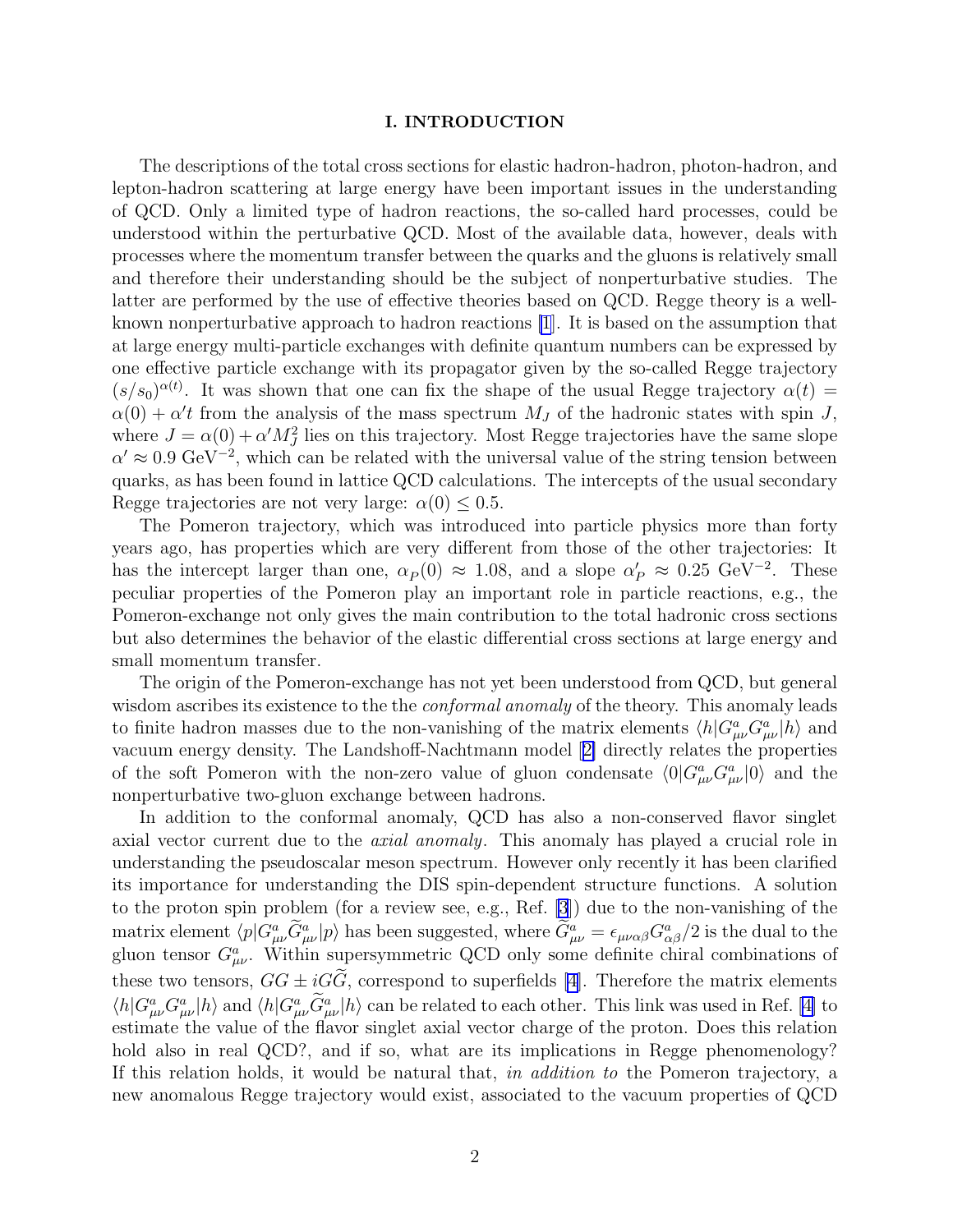through the axial anomaly and therefore with its quantum numbers. Our aim here is to show through data analysis that this possibility is indeed realized.

We will estimate the contribution of this trajectory to the elastic proton-proton scattering cross section and show it to be very important. We also compute the contribution of this trajectory to the photoproduction of the  $\rho^0$  and  $\phi$  mesons. Moreover we show that due to the specific quantum numbers of the possible exchanges, polarized and unpolarized protonproton scattering and photoproduction of vector mesons can be very useful for investigating the possible consequences of this new trajectory.

The remaining part of this paper is organized as follows. In Sec. II the connection of the properties of the  $f_1$  meson with axial anomaly is discussed. The effect of the new trajectory in proton-proton elastic scattering is evaluated in Sec. III. Section IV is devoted to the contribution of the  $f_1$ -exchange to the cross sections in  $\rho^0$  and  $\phi$  meson photoproduction. In Sec. V the contribution of the new trajectory to the polarization observables in  $pp$  collision and vector-meson photoproduction is obtained and its nontrivial role in polarized particle reactions is discussed. We give a short summary and some conclusions in Sec. VI.

#### II. PROPERTIES OF THE  $f_1$  MESON AND THE PROTON SPIN

The small value of the flavor singlet axial vector charge  $g_A^0$  which was measured by EMC [\[5](#page-14-0)], led to the crisis of the naive parton model for the polarized deep-inelastic scattering [\[3](#page-14-0)]. Despite the understanding that the fundamental origin of this phenomenon is related to the non-conservation of the flavor singlet axial vector current due to axial anomaly, the explicit calculation for the value of the flavor singlet axial vector charge within QCD is absent so far [\[6](#page-14-0)]. The main problem here is the poorly known nonperturbative sector of QCD, which does not allow to perform exact calculations. One possible way to explain the small value of  $g_A^0$  is to investigate its connection with the effects of the axial anomaly in meson spectroscopy, and there have been many trials to connect the polarized DIS anomaly with the anomalous properties of the  $\eta'$  meson, e.g. through the U(1)<sub>A</sub> problem. However, it should be mentioned that because of its quantum numbers the pseudoscalar  $\eta'$  meson cannot give a direct contribution to the double spin asymmetry in polarized DIS, which was used to extract the value of the forward flavor singlet *axial vector* current matrix element,

$$
\langle p | \sum_{q} \bar{q} \gamma_5 \gamma_{\mu} q | p \rangle = 2 m_p g_A^0 S_{\mu}, \tag{1}
$$

where  $m_p$  is the proton mass and S is its spin. It is evident that only flavor singlet axial vector mesons can contribute to the left hand side of this equation.

There are three axial vector mesons with the appropriate quantum numbers  $[I^G(J^{PC}) =$  $0^+(1^{++})$ ]contribute to this matrix element:  $f_1(1285)$ ,  $f_1(1420)$ , and  $f_1(1510)$  [[7\]](#page-14-0). The anomalous value of the nucleon matrix element of the singlet axial vector current implies an anomalous mixing for these axial vector mesons, similar to what happens in the case of the pseudoscalars. This mixing implies a strong violation of the OZI rule and therefore a strong gluonic admixture [\[8](#page-14-0)]. From the point of view of the present investigation the mixing is not important, what really matters is the role played by the lightest meson in this channel, the  $f_1(1285)$ , in the whole procedure. This meson behaves in the vector axial three isosinglet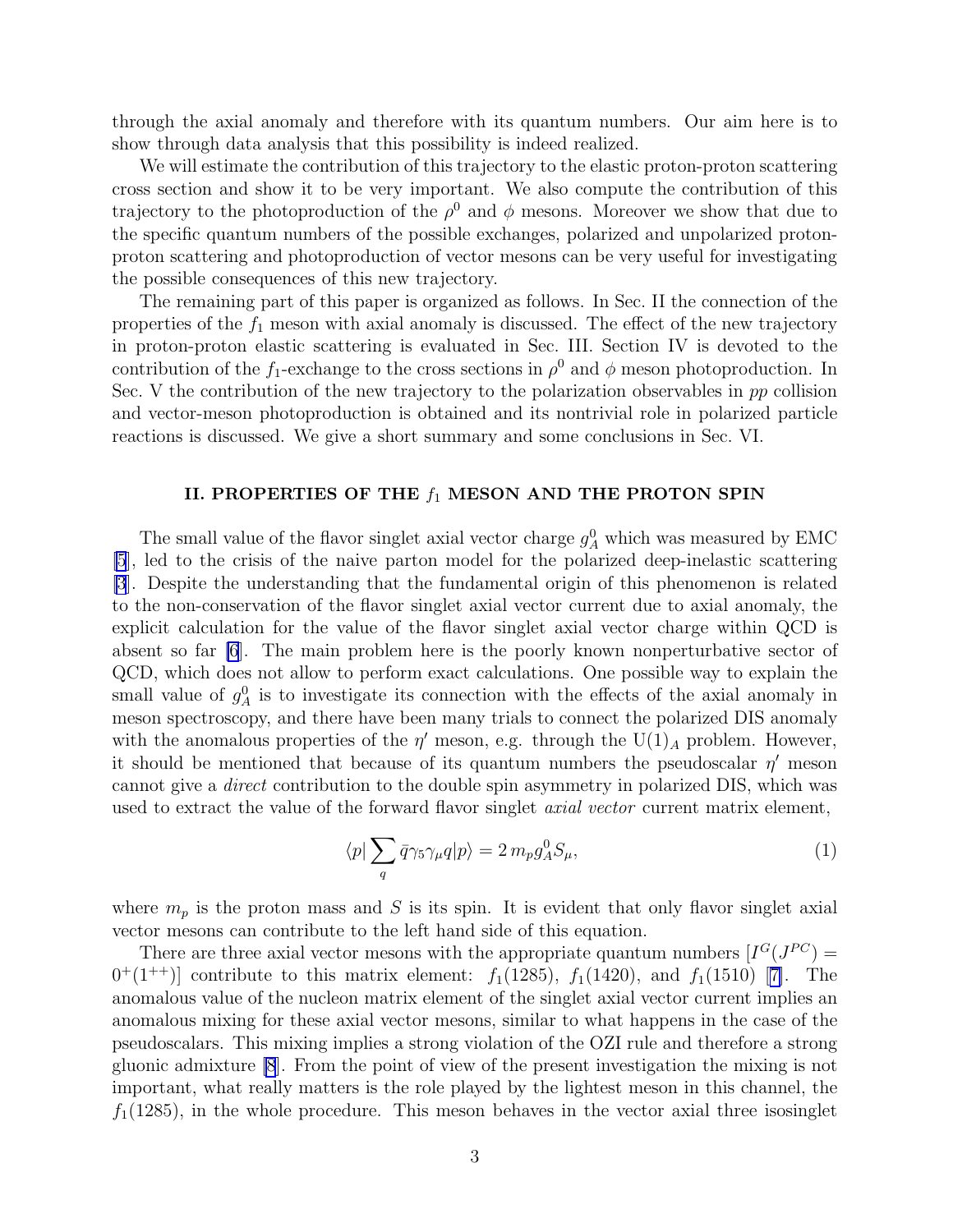<span id="page-3-0"></span>case in the same way as the  $\eta'$  behaves in the pseudoscalar case, namely it saturates the anomaly. It is the purpose of this paper to estimate the effects of the  $f_1(1285)$ -exchange in elastic nucleon-nucleon scattering and vector-meson photoproduction, and in so doing display the special role played by its Regge trajectory, as a consequence of the properties of the vacuum of QCD. Throughout this paper,  $f_1$  stands for the  $f_1(1285)$  state and we will neglect the possible admixture of the other hadronic states to the wave function of the  $f_1$ -meson.

Let us briefly review some of the results of Sec. III of Ref. [\[8](#page-14-0)] to adapt them to our purpose. The matrix element of the axial vector current can be rewritten as a sum over all possible intermediate states by using the idea of the axial vector dominance:

$$
\langle N|\bar{q}\gamma_5\gamma_\mu q|N\rangle = \sum_{\substack{\mathcal{A} \\ k^2 \to 0}} \frac{\langle 0|\bar{q}\gamma_5\gamma_\mu q|\mathcal{A}\rangle \langle \mathcal{A}N|N\rangle}{M_{\mathcal{A}}^2 - k^2},\tag{2}
$$

where  $\mathcal{A}$ 's are the axial vector meson states characterized by their corresponding flavor quantum numbers. This expression provides relations between the axial charges of the nucleon and the coupling constants of the axial vector mesons with the nucleon,

$$
\langle \mathcal{A}N|N\rangle = ig_{\mathcal{A}NN}\bar{u}(p')\gamma_{\mu}\gamma_5 u(p)\varepsilon^{\mu},\tag{3}
$$

given by

$$
g_A^3 = \frac{\sqrt{3}f_{a_1}g_{a_1NN}}{M_{a_1}^2}, \qquad g_A^8 = \frac{\sqrt{3}f_{f_8}g_{f_8NN}}{M_{f_8}^2}, \qquad g_A^0 = \frac{\sqrt{3}f_{f_1}g_{f_1NN}}{M_{f_1}^2}.
$$
 (4)

Here the decay constants are defined by

$$
i\varepsilon_{\mu}f_A = \langle 0|\bar{q}\gamma_{\mu}\gamma_5 q|(\bar{q}q)_A\rangle,\tag{5}
$$

and  $\varepsilon_{\mu}$  is the polarization vector of the meson. The eighth component of the flavor octet  $f_8$ will be identified with the  $f_1(1420)$  [\[7](#page-14-0)].

Fromthe data on the decay of  $\tau^- \to a_1^- + \nu_\tau$  one obtains [[8\]](#page-14-0)

$$
f_{a_1} = (0.19 \pm 0.03) \text{ GeV}^2. \tag{6}
$$

Then the first equation in Eq. (4) gives

$$
g_{a_1NN} = 6.7 \pm 1.0. \tag{7}
$$

The analogue with the  $F$  and  $D$  reduced matrix elements for the axial vector currents allows to estimate the coupling constant of the flavor singlet axial vector meson with the nucleon asin Ref.  $|8|$ :

$$
g_{f_1NN} = 2.5 \pm 0.5. \tag{8}
$$

Note if we use the  $SU(3)$  relations for the decay constants of the axial vector meson octet,  $f_{fs} = f_{a_1}$ , and the SU(6) relations between  $g_{f_1NN}$  and  $g_{f_8NN}$ ,  $g_{f_1NN} = \sqrt{2}g_{f_8NN}$ , then we obtain a larger value,  $g_{f_1NN} \approx 3.5$ .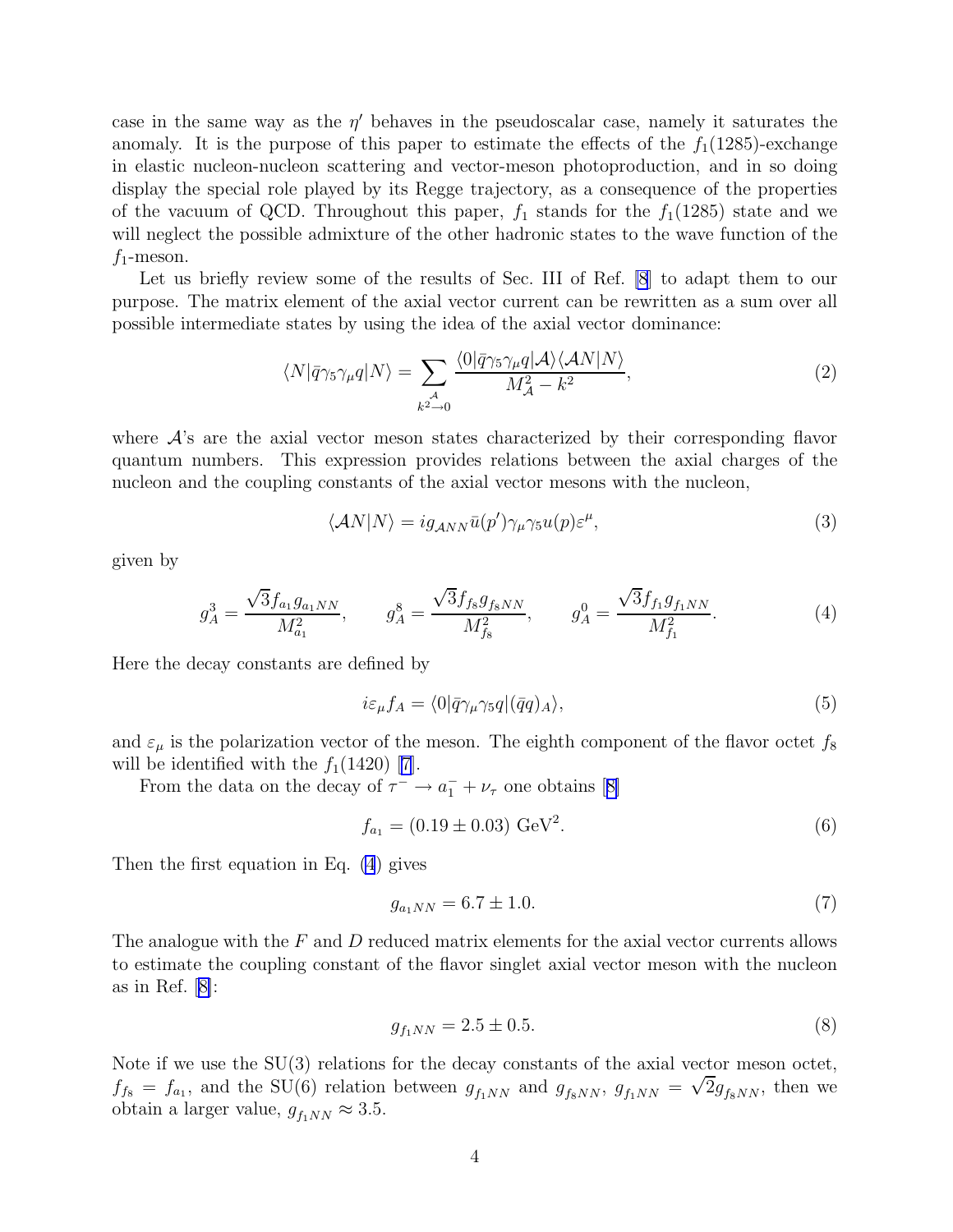The last equation in Eq. [\(4](#page-3-0)) gives

$$
f_{f_1} \approx 0.11 \text{ GeV}^2,\tag{9}
$$

by using the axial vector charge

$$
g_A^0 \approx 0.3,\tag{10}
$$

which was found recently [\[10](#page-14-0)] by fitting the world data on the spin-dependent structure function  $g_1(x, Q^2)$ .

It should be mentioned that the estimates (9) and (10) are probably just upper limits for the corresponding magnitudes, because of the uncertainties in the extrapolation of flavor singlet part of the spin dependent structure function  $g_1(x, Q^2)$  to the low x region. At any rate we find that the violation of the SU(6) symmetry for the decay constants of axial vector mesons is very large and  $f_{a_1} \approx 2f_{f_1}$ . A similar effect was discussed by Veneziano and Shore [\[11](#page-14-0)] for the case of pseudoscalar mesons. They have shown that the small value of the decay constant of the flavor singlet  $\eta_0$  meson and  $g_A^0$  is ascribed not to the properties of this meson itself but to the general properties of the QCD vacuum, namely to the phenomena of topological charge screening in the vacuum,

$$
g_A^0 = \frac{\sqrt{6\chi'(0)}}{f_\pi} g_A^8,\tag{11}
$$

where  $\chi'(k^2) = d\chi(k^2)/dk^2$  and  $\chi(k^2)$  is the so-called topological susceptibility,

$$
\chi(k^2) = i \int dx e^{ikx} \langle 0|T \frac{\alpha_s}{8\pi} G\tilde{G}(x) \frac{\alpha_s}{8\pi} G\tilde{G}(0)|0\rangle.
$$
 (12)

Then the smallness of the decay constant  $f_{f1}$  can be thought to have the same origin, since using Eqs. [\(4](#page-3-0)) and (11) one can relate this constant with  $\chi'(0)$ ,

$$
f_{f_1} = \frac{\sqrt{3\chi'(0)}}{f_\pi} f_{f_8},\tag{13}
$$

where we have neglected the mass difference of the  $f_1$  and  $f_8$ .

From all of the above discussion we conclude that the properties of the  $f_1$  are very different from those of the other mesons that belong to the same SU(6) multiplet, e.g. the  $a_1$  and  $f_1(1420)$  mesons. Furthermore they imply a dominating behavior in the cross sections when the  $f_1$  meson contributes and which leads in general to unexpected and thereby anomalous results. In order to establish these facts in a concrete manner we proceed to calculate the contribution of the  $f_1$  meson for two processes, elastic pp scattering at large |t| and elastic photoproduction of  $\rho$  and  $\phi$  mesons. These calculations will indeed show that the exchange of the  $f_1$  meson produces important contributions in these processes.

Before we conclude this Section we would like to compare the  $f_1$  with the anomalous Pomeron, for the reason that have been mentioned in the introduction. Equation (11) follows from the consideration of the axial anomaly contribution to the non-conservation of the flavor singlet axial vector current,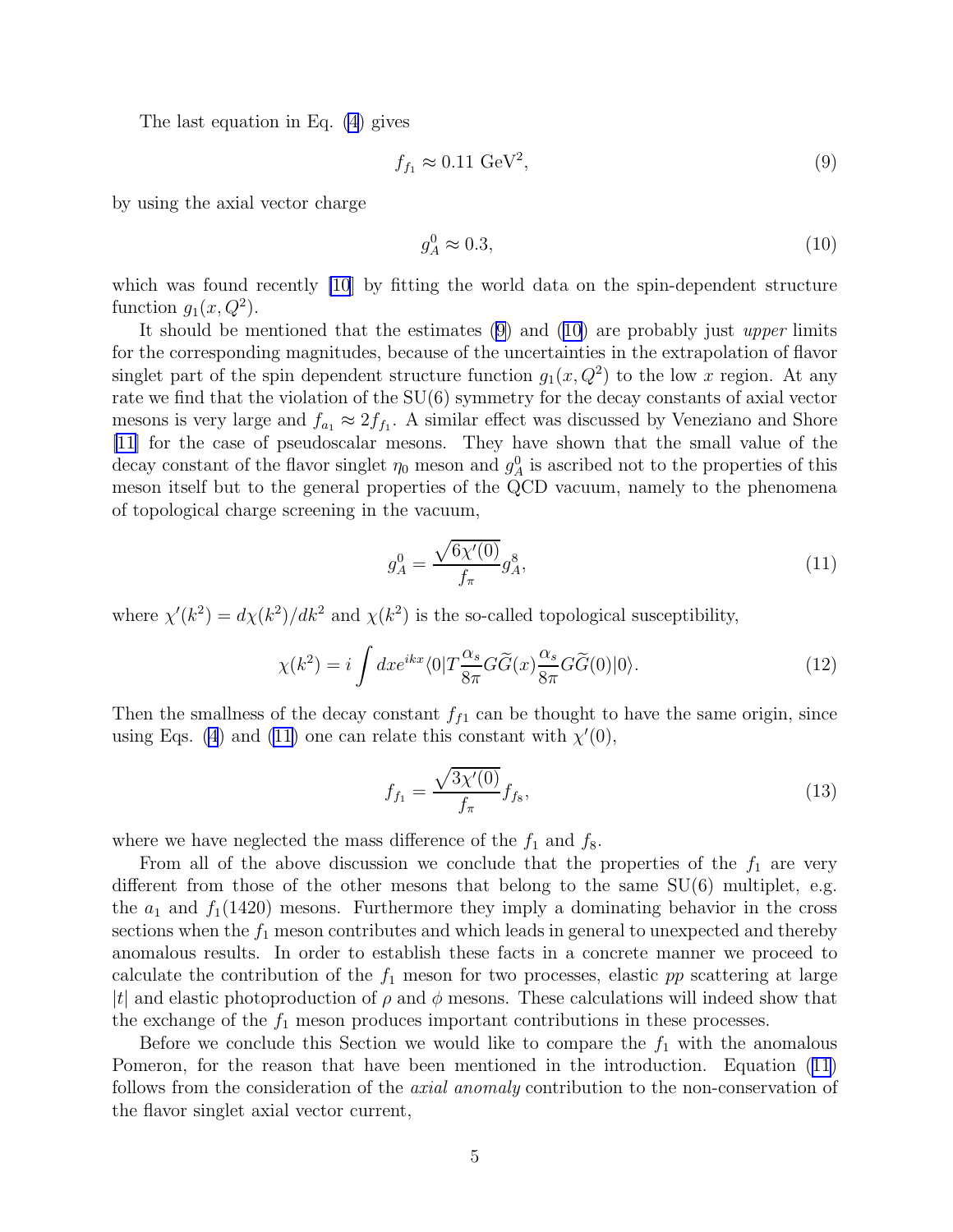$$
\partial_{\mu}J^{\mu 5}(x) = 2i \sum_{q} m_q \bar{q} \gamma_5 q + 2N_f Q(x), \qquad (14)
$$

<span id="page-5-0"></span>where  $N_f$  is the number of flavors and

$$
Q(x) = \frac{\alpha_s}{8\pi} G^a_{\mu\nu} \tilde{G}^a_{\mu\nu}
$$
\n(15)

is the topological charge density. Due to its relation with the axial anomaly, the properties of the  $f_1$ -exchange are related with the distribution of the topological charge in QCD vacuum. It is well-known that nonperturbative fluctuations of gluon fields called instantons give rise to the nontrivial topological structure of the QCD vacuum (see a recent review in Ref. [\[9](#page-14-0)]). The average size of the instantons in this vacuum is much smaller than the confinement radius,

$$
\rho_c/R_{\text{conf}} \approx 1/3. \tag{16}
$$

Therefore the  $f_1$ -exchange should contribute to the hadronic cross sections at higher values of the momentum transfer than the Pomeron-exchange whose t-dependence is determined approximately by the isoscalar electromagnetic form factor of the hadrons participating in theprocess [[12](#page-14-0)]. For the  $f_1NN$  vertex, we shall use the flavor singlet axial vector form factor

$$
F_{f_1NN} = 1/(1 - t/m_{f_1}^2)^2, \tag{17}
$$

with  $m_{f_1} = 1.285 \text{ GeV}$ . This is comparable to the estimate of the isosinglet axial form factor of Ref. [\[13](#page-14-0)], which gives  $F_A^0 = 1/(1-t/1.27^2)^2$  using the Skyrme model. Recent experimental data[[14\]](#page-14-0) on the flavor octet axial form factor favor  $F_A^8 = 1/(1 - t/1.08^2)^2$ .

This form factor decreases slower with increasing  $|t|$  than the isoscalar electromagnetic form factor of the Pomeron-nucleon vertex  $|12|$ :

$$
F_1(t) = \frac{4m_p^2 - 2.8t}{(4m_p^2 - t)(1 - t/0.71)^2},\tag{18}
$$

where  $1/(1-t/0.71)^2$  is the usual dipole fit. Therefore the  $f_1$  contribution will dominate over the Pomeron contribution at large  $|t|$ . In this paper we will show explicitly this behavior in elastic proton-proton scattering and vector-meson photoproduction.

#### III. ELASTIC HADRON-HADRON SCATTERING

One very interesting feature of the available data on hadron-hadron scattering at high energy is their universality [\[15](#page-14-0)]. This means that at low momentum transfer  $-t < 1 \text{ GeV}^2$ and large energy  $\sqrt{s} > 20$  GeV all data are described rather well by the Pomeron-exchange. It was shown also that the shrinkage of the diffractive peak with increasing energy can be explained by the following Pomeron trajectory,

$$
\alpha_P(t) = \alpha_P(0) + \alpha'_P t,\tag{19}
$$

with the Pomeron intercept  $\alpha_P(0) \approx 1.08$  and slope  $\alpha'_P \approx 0.25 \text{ GeV}^{-2}$ .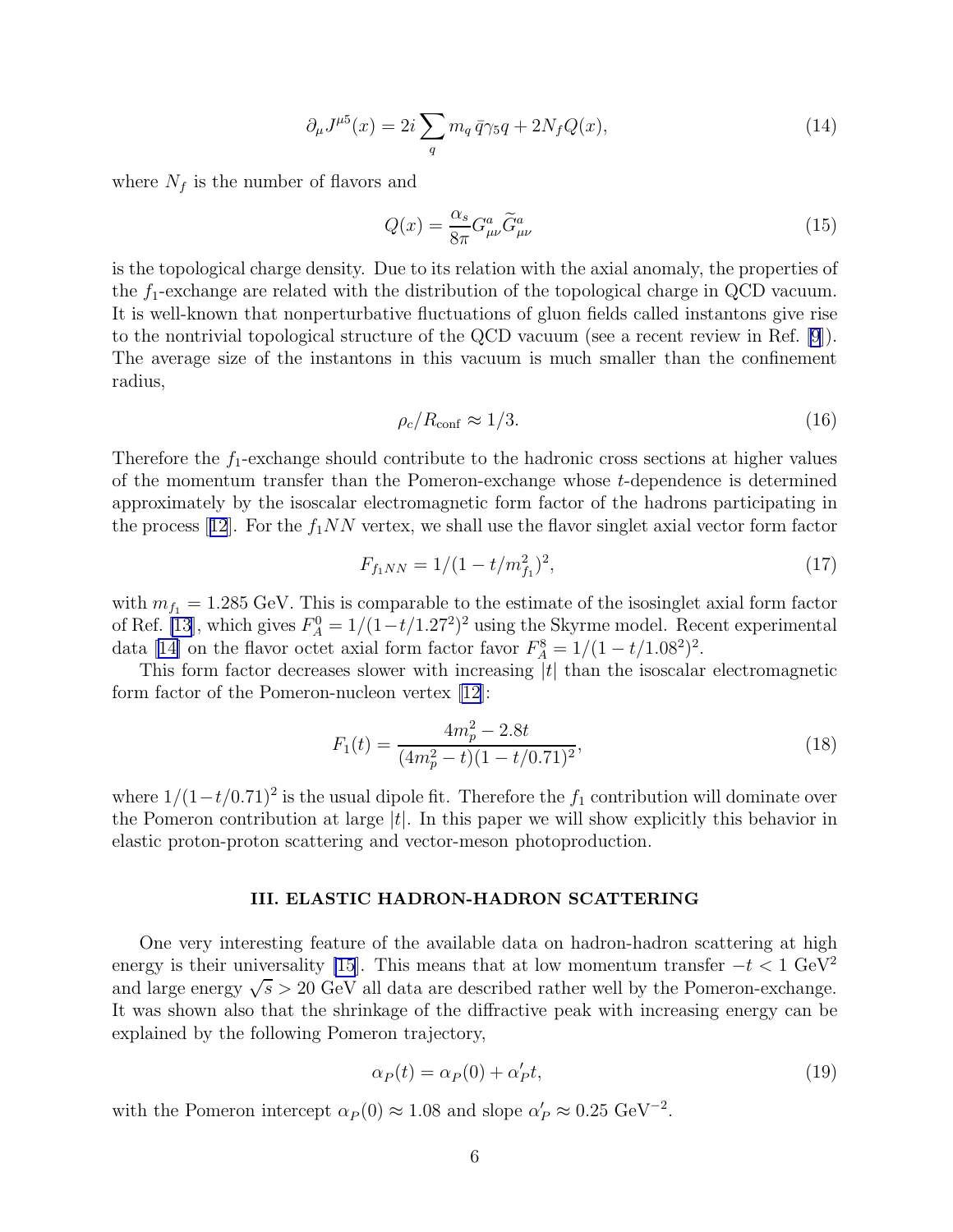At  $-t > 3$  GeV<sup>2</sup> and large energy, however, the experimental data for the differential cross sections for elastic proton-proton and proton–anti-proton scattering show a very different behavior. The differential cross sections in this kinematical region do not show any energy dependence and are only functions of the momentum transfer t. (see Fig. [1\)](#page-16-0) Several explanations for the large  $|t|$  data have been suggested. The most popular one is the Donnachie-Landshoff Odderon-exchange model based on a perturbative three-gluon exchange mechanism between nucleon quarks [\[15,16](#page-14-0)]. In this model, however, the average momentum transfer in each quark-quark subprocess in the experimental range of  $t$  is rather small,  $-t \approx -t/9 \le 1.5$  GeV, and therefore justification for its applicability is still unclear [\[12](#page-14-0)]. (See also Ref.[[17](#page-14-0)].) The validity of the perturbative approach to QCD to explain nucleon-nucleon elastic scattering data is even less clear for the Sotiropoulos-Sterman model [\[18](#page-14-0)] where a six-gluon effective exchange mechanism between nucleons was considered.

The new trajectory, which we relate to the effective  $f_1$ -exchange and to the manifestation of axial anomaly in the strong interaction, gives a more natural explanation to this experimental data. In this Section, we calculate the contribution of the  $f_1$ -exchange to the differential cross section for proton-proton elastic scattering at large energy,  $s \gg m_p^2$  and  $s \gg -t;$ 

$$
\frac{d\sigma}{dt} = \frac{|T_{f_1}|^2}{16\pi s^2}.\tag{20}
$$

The Lagrangian of the  $f_1$ -meson interaction with the nucleon for a point-like vertex is

$$
\mathcal{L} = g_{f_1 NN} \bar{\psi}_N \gamma^\mu \gamma^5 \psi_N f_\mu,\tag{21}
$$

which allows the  $f_1$ -exchange to generate non-spin-flip amplitudes in nucleon-nucleon scattering. The matrix element in Eq. (20) at  $s \gg |t| \gg m_p^2$  reads

$$
|T_{f_1}|^2 = \frac{4[g_{f_1NN}F_{f_1NN}(t)]^4 s^2}{(t - m_{f_1}^2)^2},\tag{22}
$$

which leads to the differential cross section of the elastic nucleon-nucleon scattering as

$$
\frac{d\sigma}{dt} = \frac{[g_{f_1NN}F_{f_1NN}(t)]^4}{4\pi(t - m_{f_1}^2)^2}.
$$
\n(23)

We note that it does *not* depend on the energy s.

In Fig. [1,](#page-16-0) we present the contribution from the  $f_1$ -exchange to the differential cross section for proton-proton elastic scattering and compare with the experimental data at large energies,  $\sqrt{s}$  = 27.4 GeV, 52.8 GeV, and 62.1 GeV, and large momentum transfer  $|t| > 3$ GeV<sup>2</sup> [\[19](#page-14-0)]. In this calculation we have used  $g_{f_1NN} = 2.5$ , which was fixed by Eq. [\(8](#page-3-0)) through the proton spin analysis. The result shows that the  $f_1$ -exchange explains the experimental data on elastic proton-proton scattering at large momentum transfer very well.

The Pomeron contribution to the elastic  $pp$  scattering differential cross section [\[12,20,21\]](#page-14-0),

$$
\frac{d\sigma^P}{dt} = \frac{[3\beta_0 F_1(t)]^4}{4\pi} \left(\frac{s}{s_0}\right)^{2[\alpha_P(t)-1]}
$$
\n(24)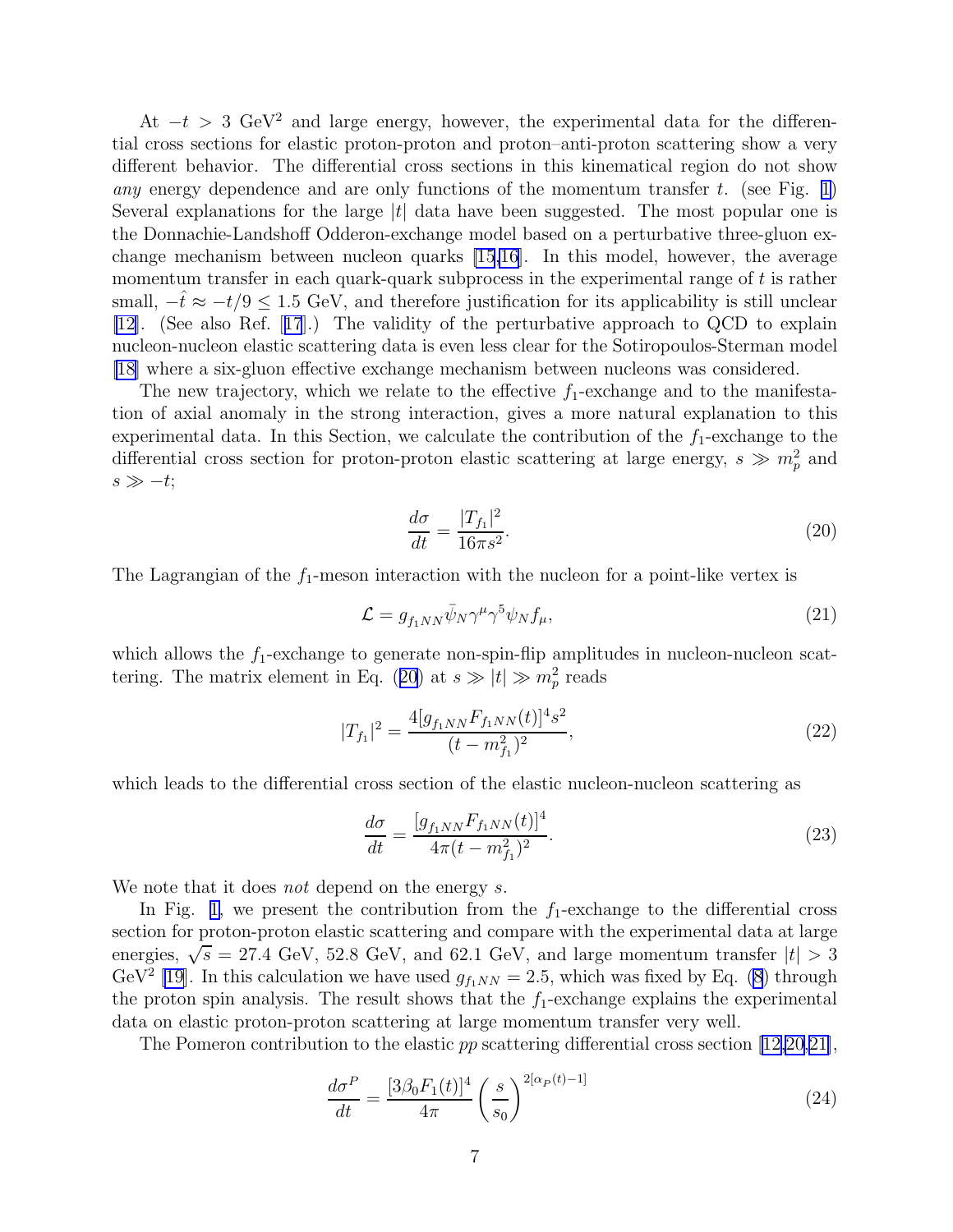<span id="page-7-0"></span>with  $\beta_0 \approx 2 \text{ GeV}^{-1}$  and  $s_0 = 4 \text{ GeV}^2$  is small at large |t| compared with the f<sub>1</sub>-exchange and can be neglected in this kinematical region. Of course at large energy the meson-exchange should be reggeized due to the contributions from the mesons of higher spin,  $J = 3, 5, \ldots$ which belong to the same trajectory. As discussed above, however, there is a difference in the characteristic scales for the Pomeron and the new trajectory. In the former, the scale is determined by the interactions between quarks at the distance related to the confinement radius, while in the latter it is related to the axial charge distribution([16](#page-5-0)). Therefore the two trajectories should have different slopes and

$$
\alpha'_{f_1} \approx \left(\frac{\rho_c}{R_{\text{conf}}}\right)^2 \alpha'_{P} \approx 0.028 \text{ GeV}^{-2}.
$$
\n(25)

The flatness of the new trajectory leads to small contributions of the heavier mesons to the cross sections. For example, with the slope (25) the next meson from the new trajectory with  $J = 3$  should have a mass  $M_{J=3} \approx 9$  GeV as determined from the equation,

$$
J = \alpha_{f_1}(0) + \alpha'_{f_1} M_J^2.
$$
\n(26)

In order to obtain a reasonable estimate we can safely neglect the contributions from the heavier mesons and take the contribution of the new trajectory as a fixed pole with  $\alpha_{f_1}(t) =$ 1.

The quantum numbers of this new trajectory are determined by the quantum numbers of the  $f_1$  meson: The signature is  $\sigma = -1$  with the parities  $P = C = +1$ . Thus the new trajectory should have the same contribution to  $pp$  and  $\bar{p}p$  collisions. This property is different from the charge odd Odderon-exchange. Furthermore, the strength of the interaction of the new exchange with some hadronic state is determined by the value of the flavor singlet axial vector charge of the hadron. This leads to the vanishing of the contributions of this trajectory to the total cross sections of the elastic reactions  $\pi N$ ,  $KN$ ,  $\pi \pi$ , etc, because the axial vector charge of pseudoscalar mesons is zero. One further consequence of the dominance of the new trajectory is that at large |t| the elastic  $\pi p$  cross section, that is determined by the Pomeron-exchange, should have very different t and s dependence in comparison with the pp case. The experimental data[[22\]](#page-14-0) support this conclusion.

One of the features of this new trajectory is that it is responsible for the *spin dependence* of the lepton-hadron, photon-hadron, and hadron-hadron cross sections at large energies. Thus the exchange of this trajectory should determine the behavior of the flavor singlet part of the spin-dependent structure function  $g_1^N(x)$  at  $x \to 0$ :

$$
g_1^N(x) \propto \frac{1}{x^{\alpha_{f_1}(0)}},\tag{27}
$$

where  $\alpha_{f_1}(0) \approx 1$ . Similar behavior with

$$
\alpha_{f_1}(0) = 0.9 \pm 0.2 \tag{28}
$$

for the neutron structure function was found by E154 Collaboration[[23\]](#page-14-0). The peculiarity of the neutron structure function  $g_1^n(x)$  is the smallness of the valence quark contribution. Therefore the behavior of this function is determined by the flavor singlet contribution in the experimentally available range of  $x$ . For the proton target the valence quark contribution is very large and the behavior in x follows the  $a_1$  trajectory contribution in this range of x. Thus the neutron target is more suitable to investigate the new trajectory in polarized DIS.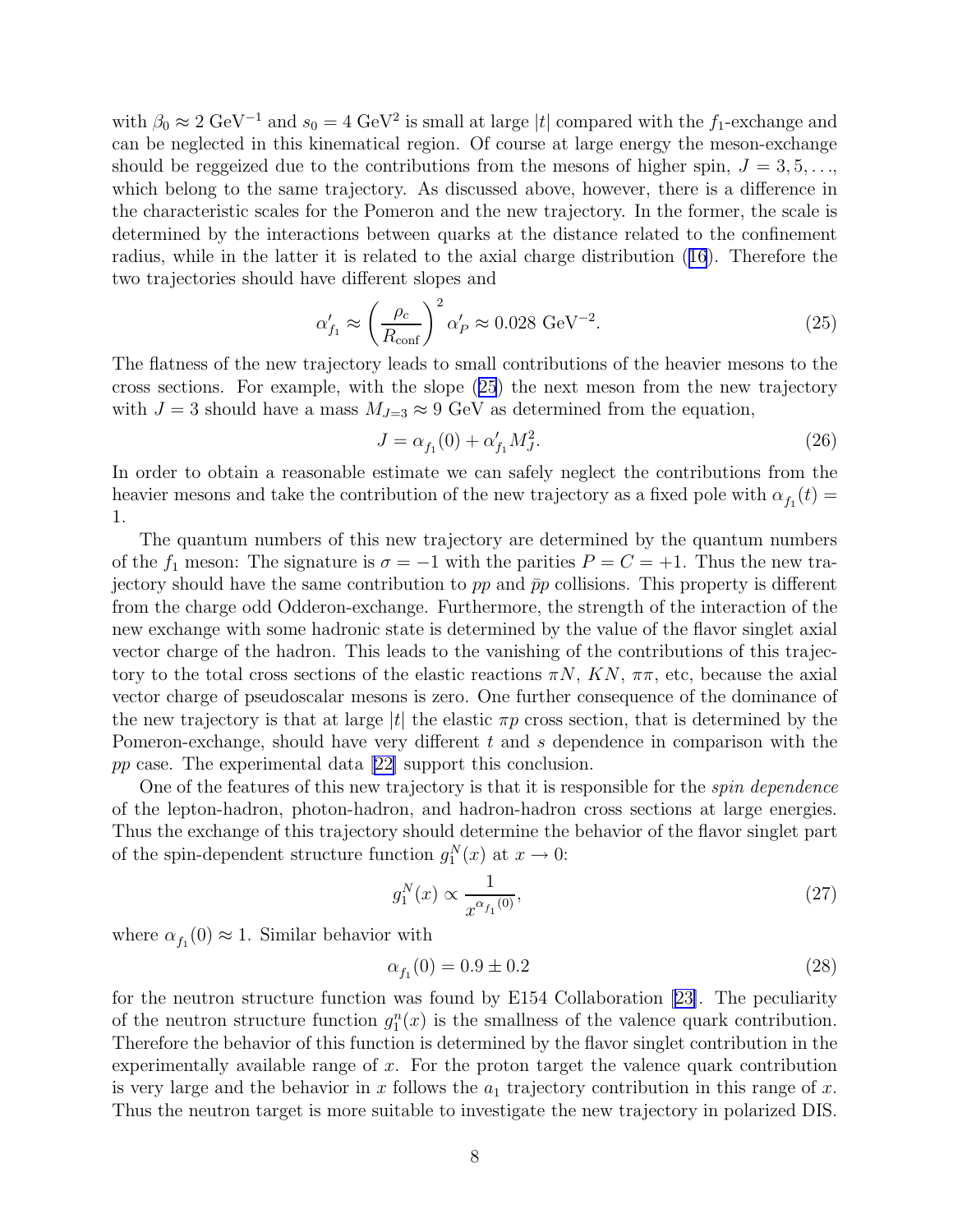#### IV. VECTOR MESON PHOTOPRODUCTION

The recent HERA data for vector-meson photoproduction [\[24–26\]](#page-14-0) are now the subject for discussion in the different approaches [\[27\]](#page-14-0). The interest to these data is related to the possible check of different nonperturbative and perturbative QCD models for particle photoproduction. In spite of the success of several models in the description of some properties of vector-meson photoproduction, a complete theory is not available so far. Indeed, the new ZEUS data for  $\rho$ ,  $\phi$ , and  $J/\psi$  photoproduction [\[26\]](#page-14-0) show that the perturbative approach may describe only  $J/\psi$  photoproduction. We also note that the nonperturbative approaches based on the dominant contribution of the universal Pomeron trajectory fail to explain the cross sections at large momentum transfer  $|t|$ . Furthermore, the mechanisms which are responsible for the specific polarization properties of the electromagnetic production of vector mesons has not been clarified until now. For example, it is very hard for such models to explain the large double spin asymmetry in  $\rho$  meson electroproduction at relatively small valueof  $Q^2$  observed recently by the HERMES Collaboration [[28\]](#page-15-0).

The specific features of the new trajectory can be extracted from the experimental data of vector-meson production. As we discussed above, because of the different  $t$ -dependence of the form factors in the Pomeron-nucleon and  $f_1$ -nucleon vertices this new trajectory should dominate over the Pomeron contribution at large  $|t|$  region. To demonstrate the effect of the new trajectory we present here the numerical results for  $\rho^0$  and  $\phi$  photoproduction at large energy W, where  $W^2 = (p+q)^2$  is the center of mass energy of the photon-nucleon system. (Definitions of the kinematical variables can be found in Fig. [2.](#page-16-0)) We consider contributions from the two processes shown in Fig. [2](#page-16-0). The contributions from  $\pi$  and  $\eta$  exchanges which give corrections to the diffractive process at low energy[[29](#page-15-0)] are suppressed at large energy and are not considered in this work.

It is very well-known that the t-channel exchange by the Pomeron trajectory gives the main contribution to the cross sections of vector-meson photoproduction at small  $|t|$ . The matrix element of this exchange within the Donnachie-Landshoff model reads[[12,21,](#page-14-0)[29–31](#page-15-0)]

$$
T_{\lambda_V,m';\lambda_\gamma,m} = i12\sqrt{4\pi\alpha_{em}}\beta_u G_P(w^2,t)F_1(t)\frac{m_V^2\beta_f}{f_V}\frac{1}{m_V^2-t}\left(\frac{2\mu_0^2}{2\mu_0^2+m_V^2-t}\right)
$$

$$
\times \left\{\bar{u}_{m'}(p')\sharp u_m(p)\varepsilon_V^*(\lambda_V)\cdot\varepsilon_\gamma(\lambda_\gamma) - [q\cdot\varepsilon_V^*(\lambda_V)]\,\bar{u}_{m'}(p')\gamma_\mu u_m(p)\varepsilon_\gamma^\mu(\lambda_\gamma)\right\},\tag{29}
$$

where the vector-meson and photon helicities are denoted by  $\lambda_V$  and  $\lambda_\gamma$  while m and m' are the spin projections of the initial and final nucleon, respectively,

$$
G_P(w^2, t) = \left(\frac{w^2}{s_0}\right)^{\alpha_P(t)-1} \exp\left\{-\frac{i\pi}{2}[\alpha_P(t) - 1]\right\},\tag{30}
$$

with $w^2 = (2W^2 + 2m_p^2 - m_V^2)/4$ , and  $F_1(t)$  is given in Eq. ([18\)](#page-5-0). The vector-meson mass is $m_V$  and  $\alpha_P(t)$  is the Pomeron trajectory given by Eq. ([19](#page-5-0)) with  $\alpha_P(0) = 1.08$  and  $\alpha'_P = 1/s_0 = 0.25 \text{ GeV}^{-2}$ . Other parameters are

$$
\mu_0^2 = 1.1 \text{ GeV}^2, \qquad \beta_u = \beta_d = 2.07 \text{ GeV}^{-1}, \qquad \beta_s = 1.45 \text{ GeV}^{-1}, \tag{31}
$$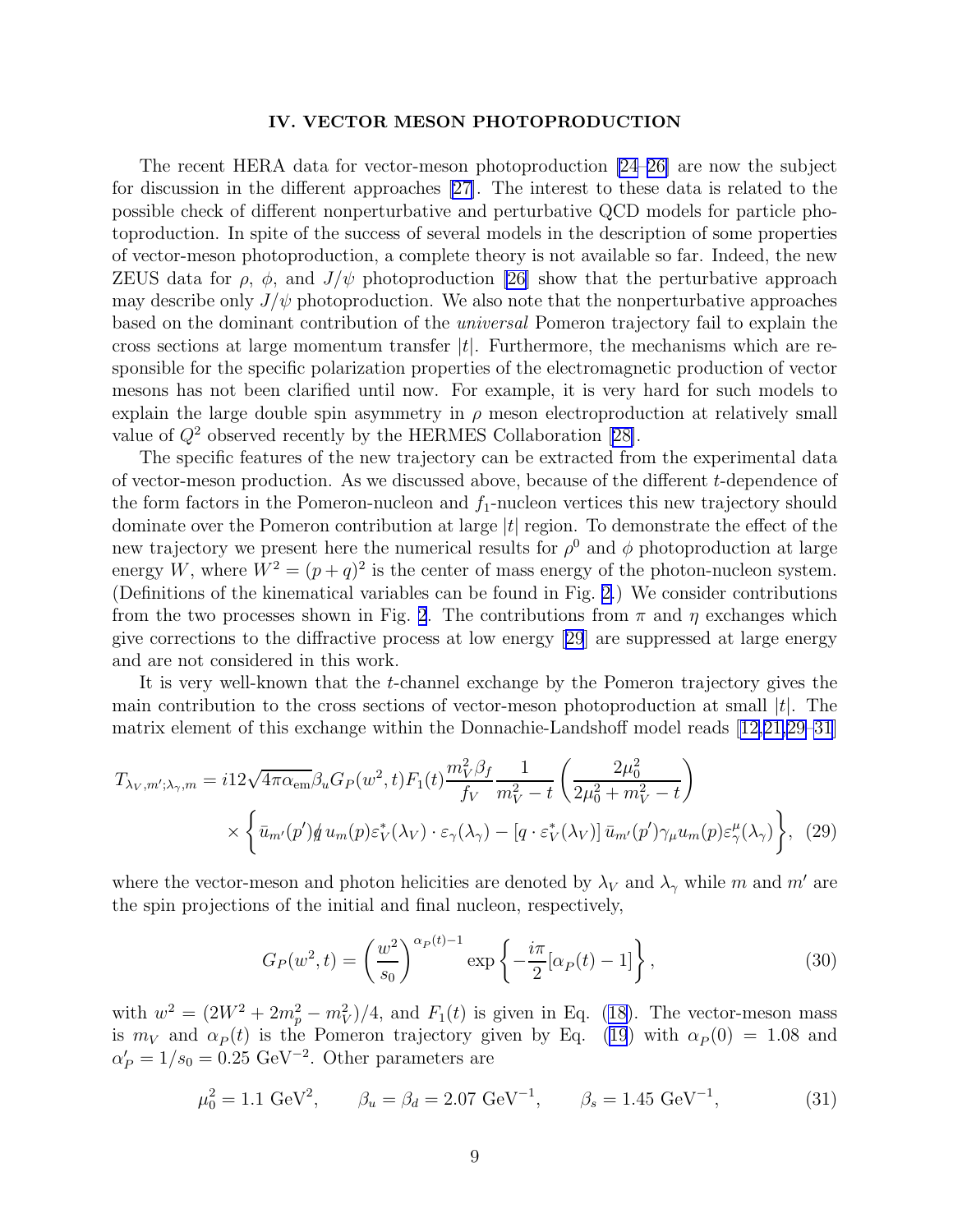and the vector-meson decay constants are  $f_{\rho} = 5.04$  and  $f_{\phi} = 13.13$ .

The vertex for the coupling of the axial vector current (with momentum  $q$  and polarization vector  $\xi^{\mu}$ ) with two vector currents (with momentum  $k_{1,2}$  and polarization vectors  $\epsilon_1^{\mu}$  $_{1,2}^{\mu}),$ i.e. $1^{++} \rightarrow 1^{--}1^{--}$ , can be described by two form factors [[32\]](#page-15-0),

$$
M_{f_1VV} = \varepsilon_1^{\alpha} \varepsilon_2^{\beta*} \xi^{\mu} \epsilon_{\alpha\beta\mu\delta} \left[ A_2(k_1, k_2) k_1^2 k_2^{\delta} + A_2(k_2, k_1) k_2^2 k_1^{\delta} \right],\tag{32}
$$

where  $A_1(k_1, k_2) = -A_2(k_2, k_1)$ . Note that in general there are six form factors and two of them do not contribute to the physical processes. Here we follow the prescription of Ref. [\[33](#page-15-0)]. Therefore, for vector-meson photoproduction by the exchange of axial vector current, the structure of the vertex becomes very simple in the local limit with constant  $A_1(k_1, k_2)$ :

$$
V_{f_1V\gamma} = g_{f_1V\gamma} \epsilon_{\mu\nu\alpha\beta} \xi^{\beta} \varepsilon_1^{\nu} \varepsilon_2^{\alpha} k_2^2 k_1^{\mu},\tag{33}
$$

where  $k_2^2 = m_V^2$ . This corresponds to the AVV interaction Lagrangian of Ref. [\[34](#page-15-0)] obtained by using the hidden gauge approach.

The coupling constant  $g_{f_1V\gamma}$  can be determined from the experimental data on  $f_1(1285) \rightarrow \gamma V$  decay [\[7](#page-14-0)]:  $\Gamma(f_1 \rightarrow \rho^0 \gamma) \simeq 1.30$  MeV and  $\Gamma(f_1 \rightarrow \phi \gamma) \simeq 1.90 \times 10^{-2}$ MeV. The vertex form of Eq. (33) gives

$$
\Gamma(f_1 \to V\gamma) = \frac{1}{96\pi} \frac{m_V^2}{m_{f_1}^5} (m_{f_1}^2 + m_V^2)(m_{f_1}^2 - m_V^2)^3 g_{f_1 V \gamma}^2, \tag{34}
$$

which leads to

$$
|g_{f_1\rho^0\gamma}| = 0.94 \text{ GeV}^{-2}, \qquad |g_{f_1\phi\gamma}| = 0.18 \text{ GeV}^{-2}.
$$
 (35)

Therefore the matrix element of the  $f_1$  meson exchange to elastic vector-meson photoproduction reads

$$
T_{\lambda_V,m';\lambda_\gamma,m} = ig_{f_1V\gamma}g_{f_1NN}F_{f_1NN}F_{f_1V\gamma}\frac{m_V^2}{t-m_{f_1}^2}\epsilon_{\mu\nu\alpha\beta}q^{\mu}\varepsilon_V^{*\nu}(\lambda_V)\varepsilon_\gamma^{\alpha}(\lambda_\gamma)
$$

$$
\times \left(g^{\beta\delta} - \frac{(p-p')^{\beta}(p-p')^{\delta}}{m_{f_1}^2}\right)\bar{u}_{m'}(p')\gamma_\delta\gamma_5 u_m(p). \tag{36}
$$

For the form factor of the  $f_1V\gamma$  vertex,  $F_{f_1V\gamma}$ , we take

$$
F_{f_1 V \gamma} = \frac{\Lambda_V^2 - m_{f_1}^2}{\Lambda_V^2 - t},\tag{37}
$$

with  $\Lambda_{\rho} = 1.5$  GeV and  $\Lambda_{\phi} = 1.8$  GeV.

The results for the Pomeron- and  $f_1$ -exchange contributions to the total cross sections of  $\rho$  and  $\phi$  meson photoproduction are presented in Figs. [3](#page-17-0) and [4.](#page-17-0) One can find that the  $f_1$ -exchange contribution is nearly constant with the energy and its magnitude is at the level of a few percent, say  $\leq 5\%$  $\leq 5\%$  $\leq 5\%$ , of that of the Pomeron-exchange. Figures 5 and [6](#page-18-0) show the differential cross sections of  $\rho$  and  $\phi$  meson photoproduction at  $W = 94$  GeV. These show that the contribution of the  $f_1$ -exchange is very large and dominates over the Pomeron contribution in the large  $|t|$  region. Therefore, although the  $f_1$  contribution is suppressed in the total cross section, its role can be found in the differential cross sections.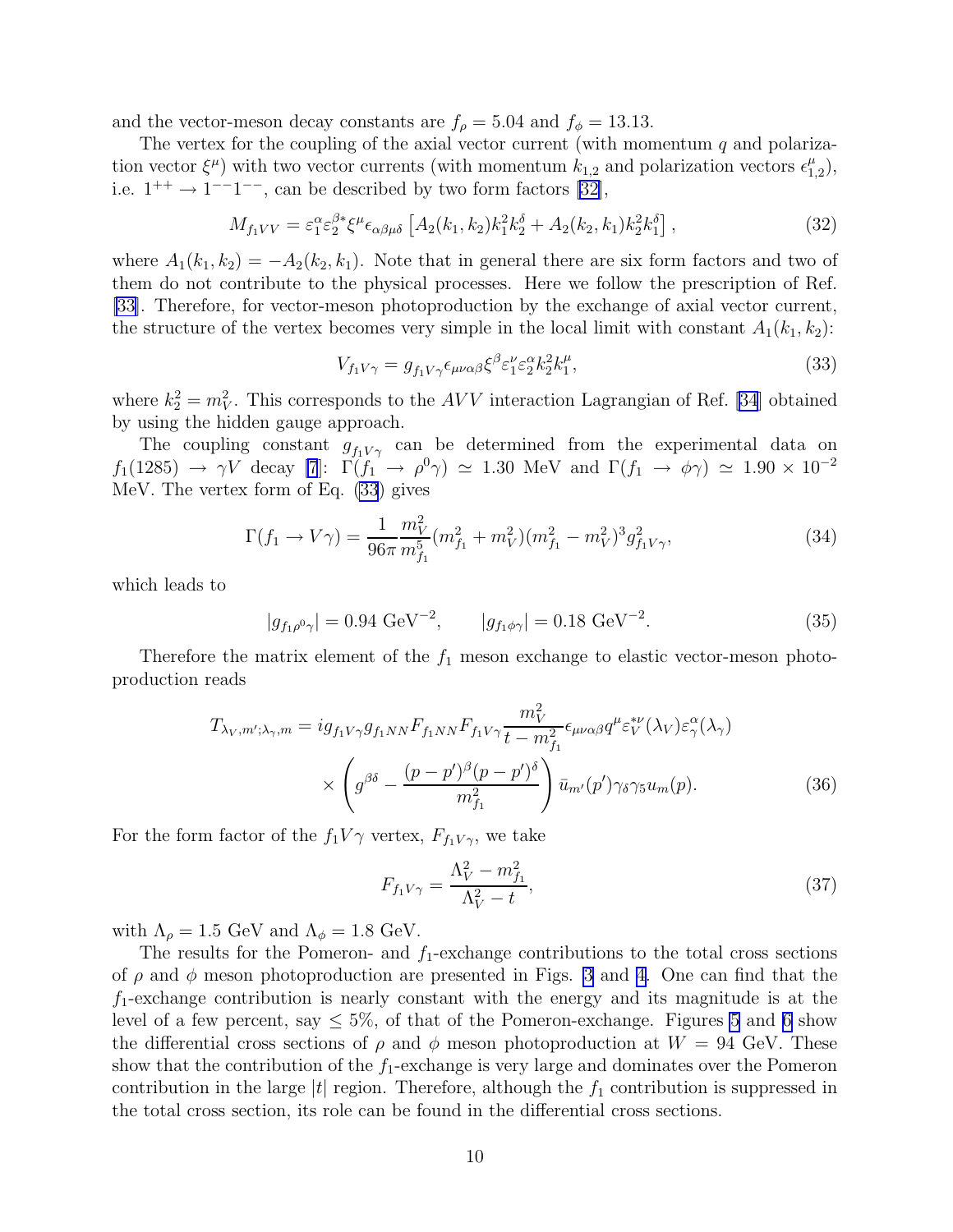#### V. NEW TRAJECTORY AND POLARIZED CROSS SECTIONS

The generic structure of the new trajectory can also be found from the spin dependence of the related vertices, which is very different from that of the Pomeron-exchange. The main difference is that this exchange has unnatural parity, i.e.,  $P = (-1)^{J+1}$ . One expectation is then that the contribution of this new trajectory may be separated by measuring spin observables, for example, the double spin asymmetries in hadron-hadron, lepton-hadron, and photon-hadron interactions, which vanish in the natural parity Pomeron-exchange.

The wide experimental program for investigating polarization effects in proton-proton scattering has been suggested for RHIC[[36](#page-15-0)]. The main goal of this program is to extract information about polarized parton distribution functions of the nucleon and to check the important role of the axial anomaly in polarization physics. We would like to emphasize that the polarized proton-proton *elastic* scattering could be very useful to extract the information about axial anomaly effects related with the contribution of the new trajectory.

As an example, we consider the effects of the  $f_1$ -exchange in the double longitudinal spin asymmetry in the pp elastic scattering:

$$
A_{LL} = \frac{d\sigma(\rightleftarrows) - d\sigma(\rightarrows)}{d\sigma(\rightleftarrows) + d\sigma(\rightarrows)},\tag{38}
$$

where  $d\sigma$  denotes the differential cross section of the proton-proton scattering and arrows show the relative orientation of the proton spins. This asymmetry can be written through the helicity amplitudes [\[37](#page-15-0)],

$$
\Phi_1 = \langle + | + | + \rangle, \qquad \Phi_2 = \langle + | - - \rangle, \qquad \Phi_3 = \langle + - | + - \rangle, \n\Phi_4 = \langle + - | - + \rangle, \qquad \Phi_5 = \langle + | + - \rangle, \tag{39}
$$

as

$$
A_{LL} = \frac{-|\Phi_1|^2 - |\Phi_2|^2 + |\Phi_3|^2 + |\Phi_4|^2}{|\Phi_1|^2 + |\Phi_2|^2 + |\Phi_3|^2 + |\Phi_4|^2 + 4|\Phi_5|^2}.
$$
\n(40)

It is very well-known that at large energy  $s \gg |t|$  one can neglect the contribution to the cross sections from the spin-flip amplitudes,  $\Phi_2$ ,  $\Phi_4$ , and  $\Phi_5$ . Furthermore, the Pomeronand  $f_1$ -exchanges have different relations for the  $\Phi_1$  and  $\Phi_3$  amplitudes:

$$
\Phi_1^P = \Phi_3^P, \qquad \Phi_1^{f_1} = -\Phi_3^{f_1}.
$$
\n(41)

Therefore only the interference between the two exchanges can lead to non-vanishing  $A_{LL}$ 

$$
A_{LL} \approx -\frac{2\Phi_1^{f_1} \operatorname{Re}(\Phi_1^P)}{|\Phi_1^P|^2 + |\Phi_1^{f_1}|^2},\tag{42}
$$

where we have neglected the contribution from the imaginary part of the  $f_1$ -exchange to  $A_{LL}$ because of the very small deviation of the intercept of new trajectory from one. Without this interference the asymmetry is suppressed as  $t/s$ . The final result for the asymmetry can then be written simply as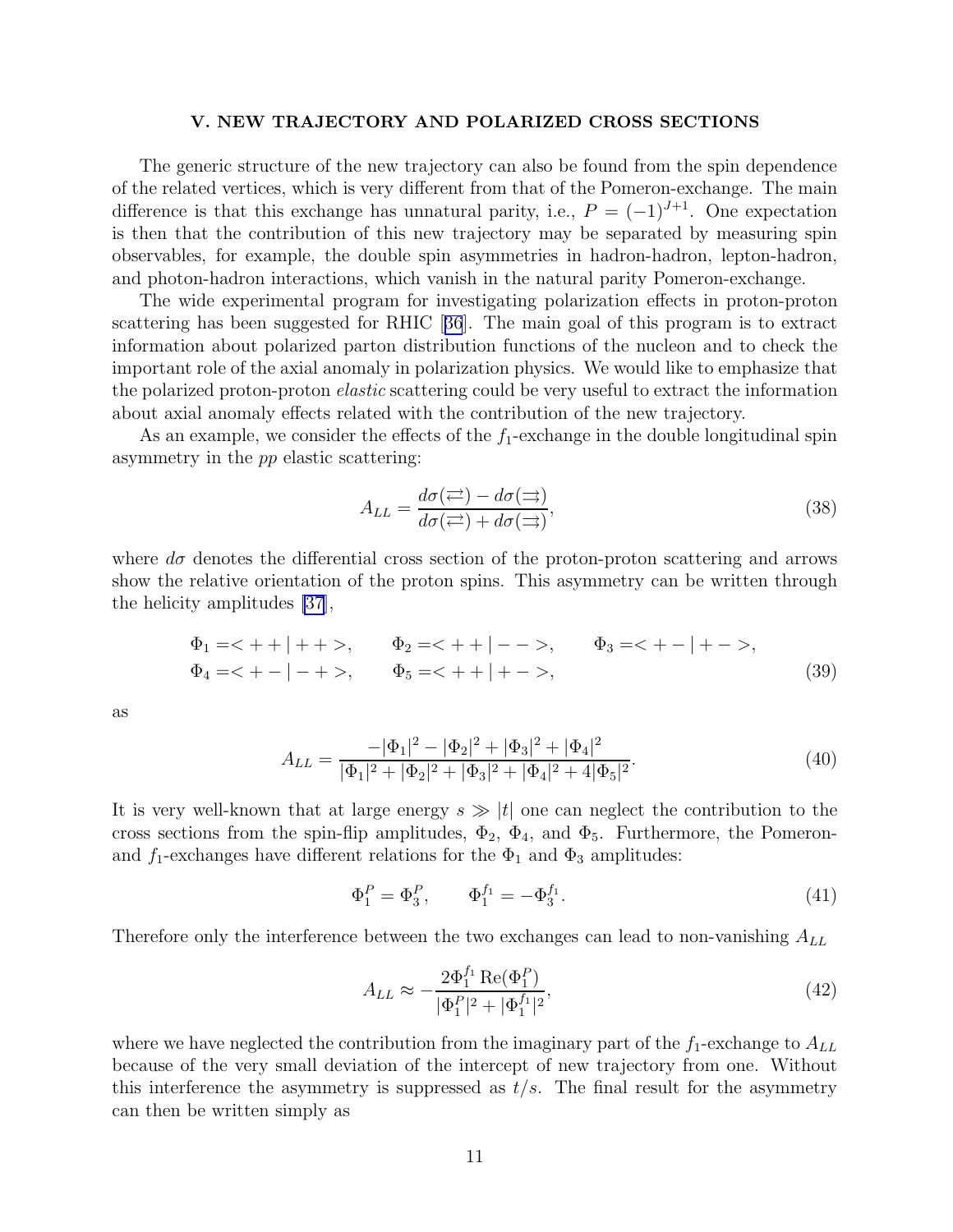$$
A_{LL} = \frac{2\sqrt{d\sigma^P d\sigma^{f_1}}}{d\sigma^P + d\sigma^{f_1}} \sin\left\{\frac{\pi}{2}[\alpha_P(t) - 1]\right\},\tag{43}
$$

where  $d\sigma^{P(f_1)}$  is the contribution from the Pomeron- and  $f_1$ -exchange, respectively, to the differential cross section. The result of the calculation for the two RHIC energies,  $\sqrt{s} = 50$ GeV and 500 GeV is presented in Fig. [7](#page-19-0). This shows the large asymmetry at  $|t| \leq 4 \text{ GeV}^2$ and the weak dependence on the energy, which is related to the high intercept of the new trajectory.

Another very useful quantity which is also sensitive to the new trajectory is the difference of the total cross sections of polarized initial states:

$$
\Delta \sigma_L = \sigma(\rightleftharpoons) - \sigma(\rightleftharpoons). \tag{44}
$$

This asymmetry can be written in the terms of the helicity amplitudes,

$$
\Delta \sigma_L = \frac{1}{2\sqrt{s(s - 4m^2)}} \operatorname{Im} \left[ \Phi_1(0) - \Phi_3(0) \right],\tag{45}
$$

using the optical theorem. It should be mentioned that only unnatural parity exchange can contribute to  $\Delta \sigma_L$ . Since the Pomeron-exchange has  $\Phi_1 = \Phi_3$ , it does not contribute to  $\Delta \sigma_L$ although it dominates in the unpolarized total cross section. Thus at large energy only the new anomalous trajectory which has unnatural parity can contribute. Since the asymmetry  $\Delta\sigma_L$  is proportional to the imaginary part of the new trajectory, it vanishes if the intercept of the  $f_1$  trajectory is  $\alpha_{f_1}(0) = 1$  exactly. Therefore the measurement of this asymmetry at large energy gives the opportunity to measure the deviation of  $\alpha_{f_1}(0)$  from one:

$$
\Delta \sigma_L = \frac{2g_{f_1NN}^2}{m_{f_1}^2} \sin \left\{ \frac{\pi}{2} [\alpha_{f_1}(0) - 1] \right\}.
$$
\n(46)

Recently the E581/704 Collaboration [\[38](#page-15-0)] has reported a measurement on  $\Delta \sigma_L$  for proton-proton scattering at rather large momentum  $p = 200 \text{ GeV}/c$ :

$$
\Delta \sigma_L = -42 \pm 48 \pm 53 \,\mu b. \tag{47}
$$

From this result, with assumption that at this energy the contribution of other Regge trajectories with unnatural parity is small, we can estimate the intercept of the new trajectory as

$$
\alpha_{f_1}(0) = 0.99 \pm 0.04,\tag{48}
$$

which is in good agreement with Eq. [\(28](#page-7-0)), which was extracted from the analysis on the behavior of the structure function  $g_1^n(x)$  in polarized deep-inelastic scattering at low x.

Another suitable field to look for the effects of this trajectory is the polarized vectormeson photoproduction. Given in Fig. [8\(](#page-19-0)a) are the results of the double spin asymmetries in  $\rho$  and  $\phi$  photoproduction for longitudinally polarized proton targets and polarized photon beams at  $W = 100$  GeV. We define the beam-target double asymmetry as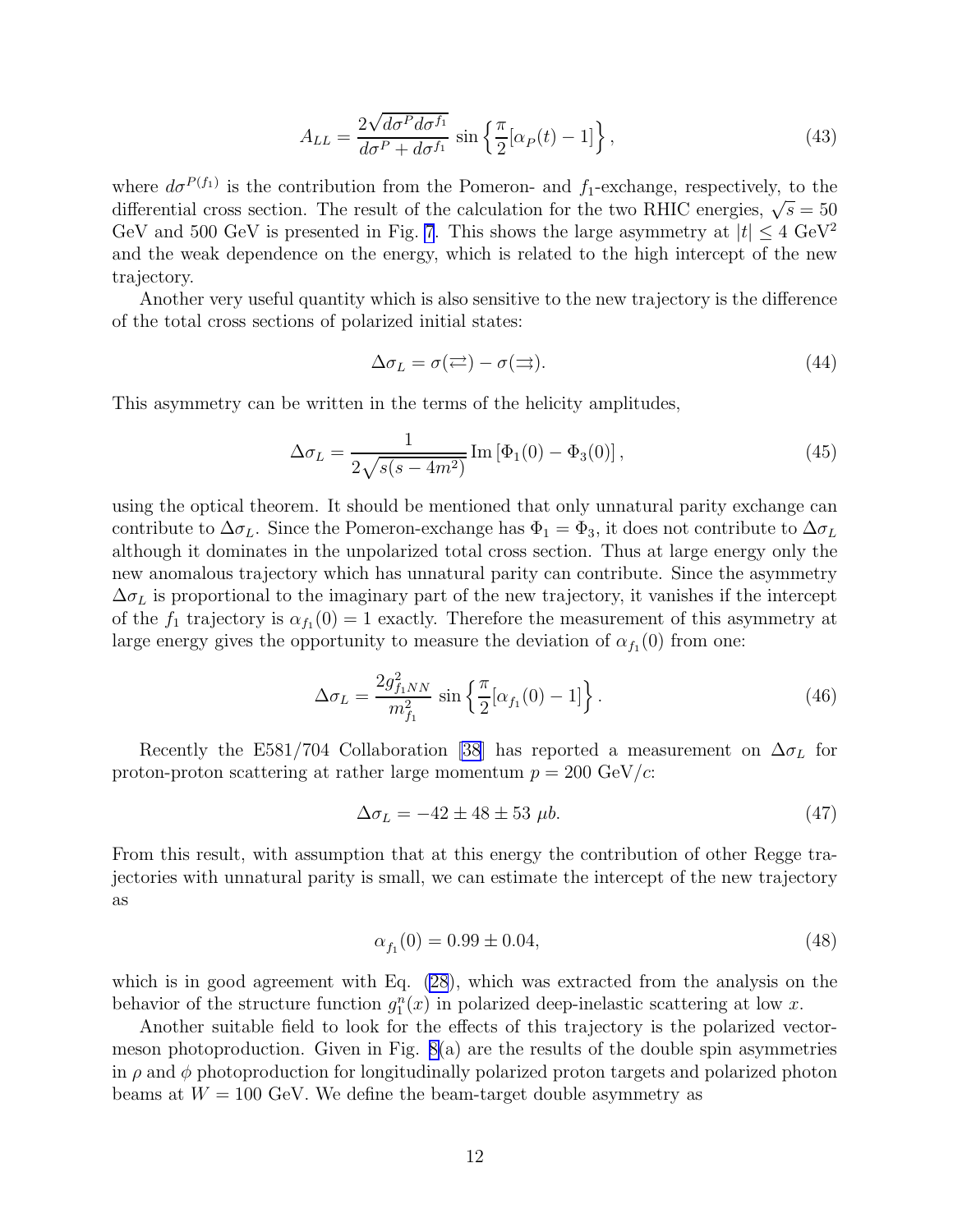$$
A_{LL}^V(t) = \frac{d\sigma(\rightleftarrows) - d\sigma(\rightarrows)}{d\sigma(\rightleftarrows) + d\sigma(\rightarrows)},\tag{49}
$$

where the arrows denote relative orientations of the proton spin and photon helicity. In Fig. [8\(](#page-19-0)b) we also give  $\bar{A}_{LL}^V(t)$  defined as

$$
\bar{A}_{LL}^V(t) = \frac{\tilde{\sigma}(\vec{\leftarrow}) - \tilde{\sigma}(\vec{\rightarrow})}{\tilde{\sigma}(\vec{\leftarrow}) + \tilde{\sigma}(\vec{\rightarrow})},\tag{50}
$$

where

$$
\tilde{\sigma}(t) \equiv \int_{|t|_{\min}}^{|t|} dt' \frac{d\sigma}{dt'}.\tag{51}
$$

One can find that the values of  $A_{LL}^V$  and  $\bar{A}_{LL}^V$  are very different from those of the Pomeronexchange model. The  $f_1$ -exchange contribution gives rise to nonvanishing values for  $A_{LL}^V$  at small |t| region, while the Pomeron model predicts  $A_{LL} \approx 0$  at this region. It should be mentioned that recently the first measurements of the double spin asymmetries for vectormeson electroproduction was reported by the HERMES Collaboration [\[28\]](#page-15-0). They found large asymmetry for  $\rho$  meson electroproduction with  $|t| \leq 0.4 \text{ GeV}^2$ . The asymmetries of  $\phi$ and  $J/\psi$  electroproduction could not be measured accurately and cannot give any definite conclusion to these asymmetries. Nevertheless, the data on the double spin asymmetry of  $\rho$ electroproduction could not be explained by the Pomeron-exchange model and we propose the  $f_1$ -exchange as a possible candidate which gives nonvanishing double spin asymmetries at high energy.

#### VI. SUMMARY AND CONCLUSIONS

We have shown that the  $f_1(1285)$  meson plays a very special role in some hadronic processes in the large energy and large momentum transfer region due to its special relation to the axial anomaly through the matrix elements of the axial vector current. This behavior is reminiscent of another effective particle with a very dominant behavior in hadron physics in this region, the Pomeron, whose relation with the conformal anomaly seems to be the motivation behind this behavior. Therefore it seems natural to describe the properties of the lightest  $f_1$  in terms of Regge theory by associating to this resonance an anomalous trajectory, the odd signature companion of the even signature Pomeron. Our analysis of proton-proton scattering and vector-meson photoproduction has confirmed our suspicions. The contribution of the  $f_1$ -exchange to the cross sections of these processes does not depend on the energy, a clear signature of its anomalous Regge behavior.

We have found that the  $f_1$ -meson exchange can explain the differential cross sections of proton-proton scattering at large energy and large momentum transfer. The difference in the spin structure of the vertices of the  $f_1$ -trajectory from the Pomeron-exchange leads to their different contributions to the polarized proton-proton scattering and polarized vector-meson photoproduction. As a result, this trajectory gives non-zero values for the beam-target double spin asymmetries in both processes, and can be distinguished from the Pomeronexchange model. These examples show the importance of the new trajectory in hadron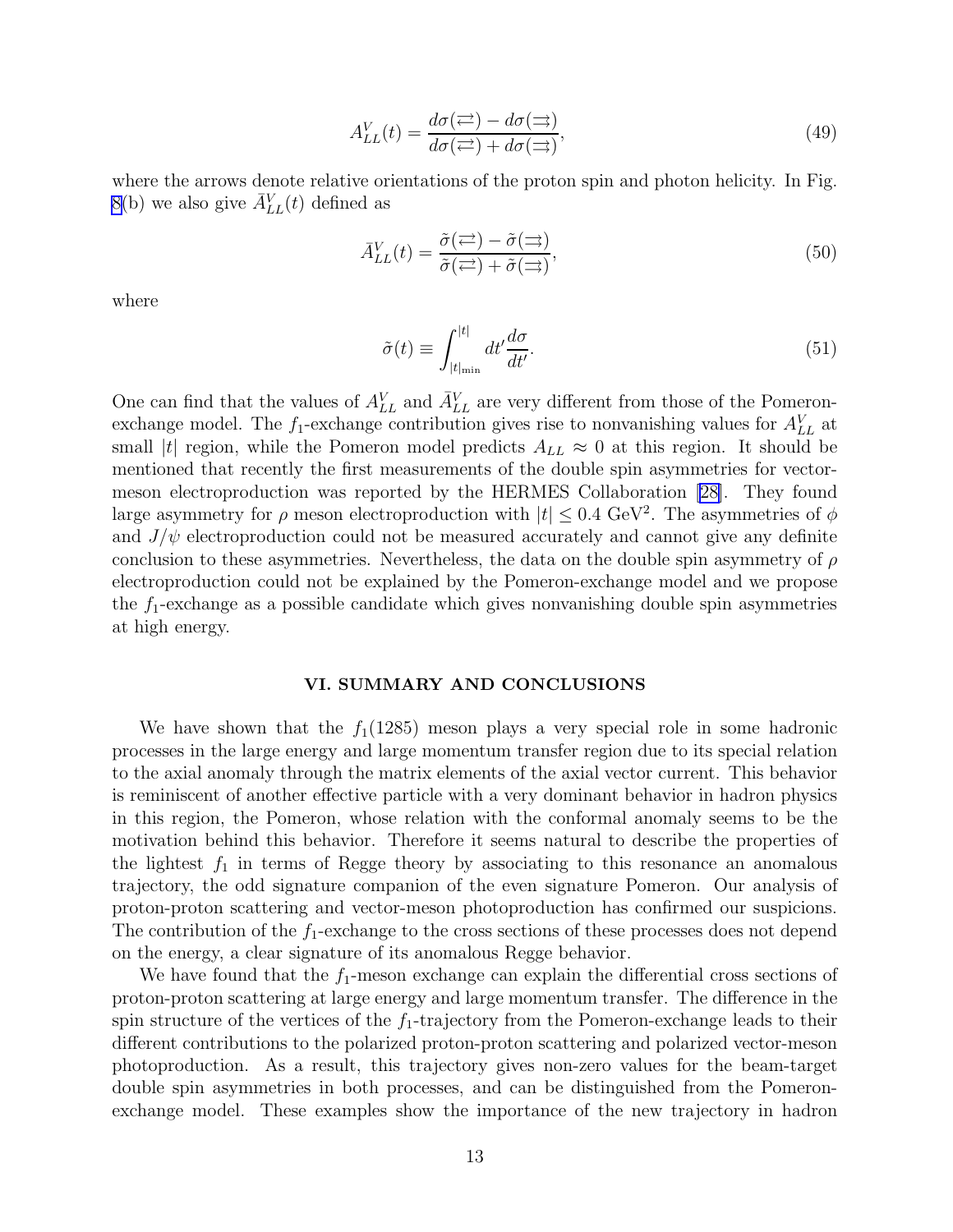reactions, and can be tested, for example, by the pp2pp experiment at RHIC[[39\]](#page-15-0), where a wide program to measure various spin-dependent elastic and total cross sections has been suggested. (See recent discussions in Ref. [\[40](#page-15-0)].)

As another test of the new trajectory, we suggest to investigate  $b_1(1235)$  photoproduction, which decays mostly into  $\omega \pi$ . Since the  $b_1$  has quantum numbers  $I^G(J^{PC}) = 1^+(1^{+-})$ , the empirical Gribov-Morrison rule [\[41](#page-15-0)] prohibits the Pomeron-exchange in this process, and because of the C parity vector-meson-exchanges such as  $\omega$  and  $\rho$  cannot contribute. The possible pseudoscalar-meson exchange contribution, however, gives usually decreasing total cross section with the initial energy, while experiments [\[42\]](#page-15-0) show approximately constant total cross section at large energies. Therefore, we expect that the new trajectory related with the  $f_1$  may give important contribution to  $b_1$  photoproduction. But the currently available data on this reaction [\[42](#page-15-0)] are very limited and new experiments at current electron facilities are strongly called for.

We also suggest to analyze the asymmetry  $P_{\sigma}$  of the two-meson decays of vector-mesons producedby linearly polarized photon beams [[43](#page-15-0)]. Since this asymmetry is  $+1$  for natural parity exchange and  $-1$  for unnatural parity exchange, the  $f_1$  contribution would be found from deviations of this quantity from  $+1$  at large energy.

In summary, in the energy region of the analyzed experiments two trajectories, the Pomeron and the  $f_1$ , dominate the total cross sections and the asymmetries. And, therefore, this new anomalous Regge trajectory, which is responsible for spin effects at large energy, should be considered as a natural odd signature companion to the Pomeron.

#### ACKNOWLEDGMENTS

We are grateful to A. E. Dorokhov, S. B. Gerasimov, E. A. Kuraev, E. Leader, and T. L. Trueman for illuminating discussions. Y.O. is grateful to M. Tytgat for useful informations. D.-P.M. and Y.O. were supported in part by the KOSEF through the CTP of Seoul National University. V.V. was supported by DGICYT-PB97-1227, ERB FMRX-CT96-008, and the Theory Division at CERN, where part of this work was done.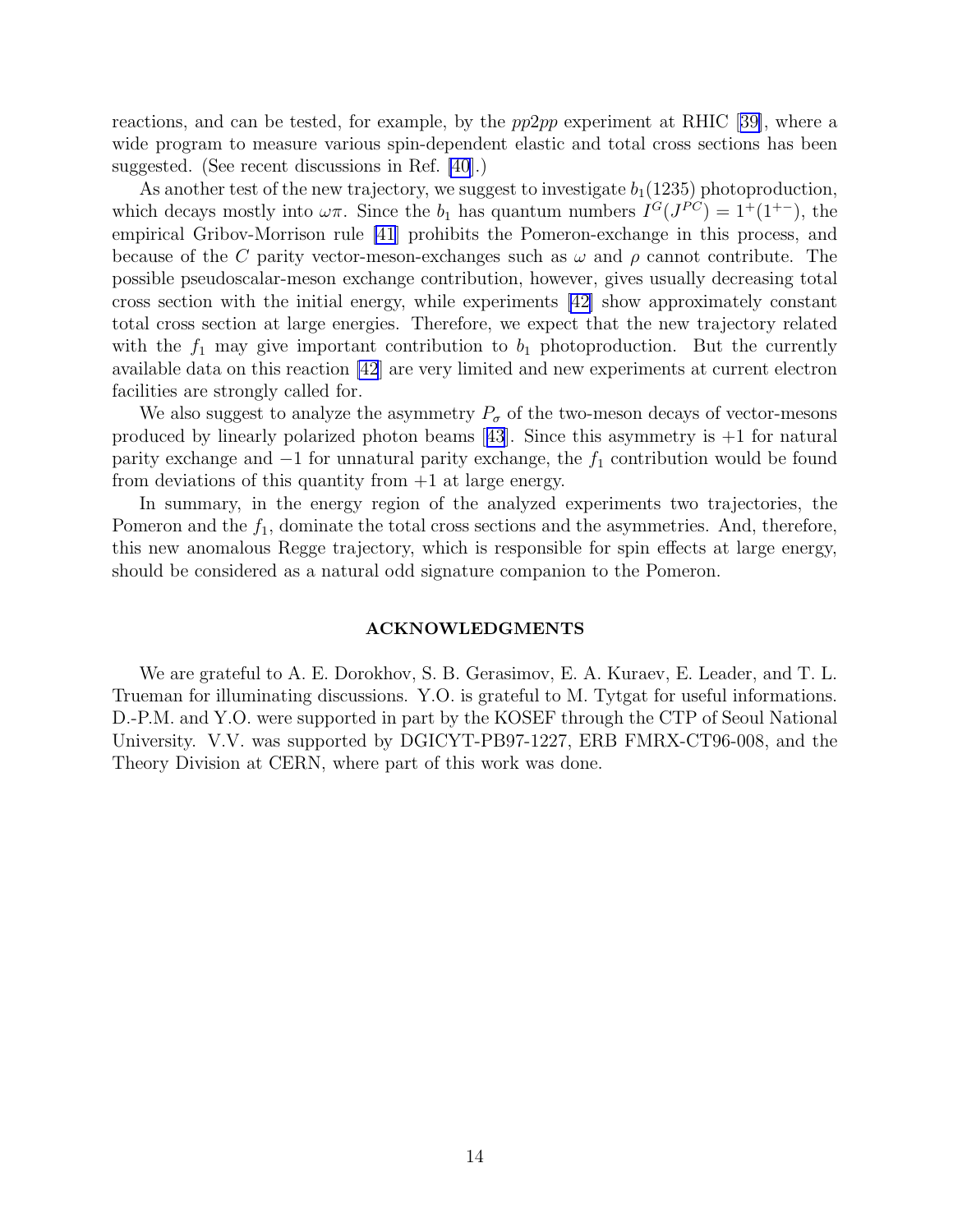### REFERENCES

- <span id="page-14-0"></span>[1] P. D. B. Collins, An Introduction to Regge Theory and High Energy Physics (Cambridge Univ. Press, Cambridge, 1977).
- [2] P. V. Landshoff and O. Nachtmann, Z. Phys. C 35, 405 (1987).
- [3] M. Anselmino, A. Efremov, and E. Leader, Phys. Rep. 261, 1 (1995).
- [4] J. H. Kühn and V. I. Zakharov, Phys. Lett. B 252, 615 (1990).
- [5] EM Collaboration, J. Ashman *et al.*, Phys. Lett. B **206**, 364 (1988), Nucl. Phys. **B328**, 1 (1989).
- [6] H.-J. Lee, D.-P. Min, B.-Y. Park, M. Rho, and V. Vento, Nucl. Phys. A657, 75 (1999).
- [7] Particle Data Group, C. Caso *et al.*, Eur. Phys. J. C  $3$ , 1 (1998).
- [8] M. Birkel and H. Fritzsch, Phys. Rev. D 53, 6195 (1996).
- [9] T. Schäfer and E. V. Shuryak, Rev. Mod. Phys. **70**, 323 (1998).
- [10] G. Altarelli, R. D. Ball, S. Forte, and G. Ridolfi, Acta Phys. Pol. B 29, 1145 (1998); B. Lampe and E. Reya, Max Planck Inst. Report No. MPI-PHT-98-23, [hep-ph/9810270](http://arXiv.org/abs/hep-ph/9810270); E. Leader, A. V. Sidorov, and D. B. Stamenov, Phys. Rev. D 58, 114028 (1998), Phys. Lett. B 445, 232 (1998); S. Scopetta, V. Vento, and M. Traini, Phys. Lett. B 421, 64 (1998), Phys. Lett. B 442, 28 (1998); P. Faccioli, M. Traini, and V. Vento, Nucl. Phys. A656, 400 (1999).
- [11] G. M. Shore and G. Veneziano, Phys. Lett. B 244, 75 (1990).
- [12] A. Donnachie and P. V. Landshoff, Nucl. Phys. B267, 690 (1986).
- [13] V. Bernard, N. Kaiser, and U.-G. Meißner, Phys. Lett. B 237, 545 (1990).
- [14] A. Liesenfeld *et al.*, Phys. Lett. B 468, 19 (1999).
- [15] A. Donnachie and P. V. Landshoff, Z. Phys. C 2, 55 (1979), (E) 2, 372 (1979); Phys. Lett. 123B, 345 (1983); Nucl. Phys. B231, 189 (1984).
- [16] B. Nicolescu, Talk at 8th EDS Blois Workshop, (1999) [hep-ph/9911334.](http://arXiv.org/abs/hep-ph/9911334)
- [17] P. D. B. Collins and F. D. Gault, Phys. Lett. 112B, 255 (1982).
- [18] M. G. Sotiropoulos and G. Sterman, Nucl. Phys. **B419**, 59 (1994), Nucl. Phys. **B425**, 489 (1994).
- [19] S. Conetti *et al.*, Phys. Rev. Lett. **41**, 924 (1978).
- [20] P. V. Landshoff, Nucl. Phys. B (Proc. Suppl.) 18C, 211 (1991).
- [21] J.-M. Laget and R. Mendez-Galain, Nucl. Phys. A581, 397 (1995).
- [22] R. Rubinstein *et al.*, Phys. Rev. D **30**, 1413 (1984).
- [23] E154 Collaboration, K. Abe *et al.*, Phys. Rev. Lett. **79**, 26 (1997).
- [24] ZEUS Collaboration, M. Derrick et al., Z. Phys. C 63, 391 (1994); Z. Phys. C 69, 39 (1995); Phys. Lett. B 377, 259 (1996); ZEUS Collaboration, J. Breitweg et al., Eur. Phys. J. C 1, 109 (1998); H1 Collaboration, S. Aid *et al.*, Nucl. Phys. **B463**, 3 (1996).
- [25] J. A. Crittenden, Univ. Bonn Report No. BONN-HE-99-04, Talk at Workshop on Physics with Electron Polarized Ion Collider - EPIC '99, Bloomington, USA, Apr. 1999, [hep-ex/9908023.](http://arXiv.org/abs/hep-ex/9908023)
- [26] ZEUS Collaboration, J. Breitweg et al., DESY Report No. DESY-99-160 (1999), [hep](http://arXiv.org/abs/hep-ex/9910038)[ex/9910038.](http://arXiv.org/abs/hep-ex/9910038)
- [27] A. Donnachie and P. V. Landshoff, Nucl. Phys.  $\bf{B311}$ , 509 (1989); A. Schäfer, L. Mankiewicz, and O. Nachtmann, Phys. Lett. B 272, 419 (1991); J. R. Cudell, Nucl. Phys. B336, 1 (1990); M. G. Ryskin, Z. Phys. C 57, 89 (1993); S. J. Brodsky et al.,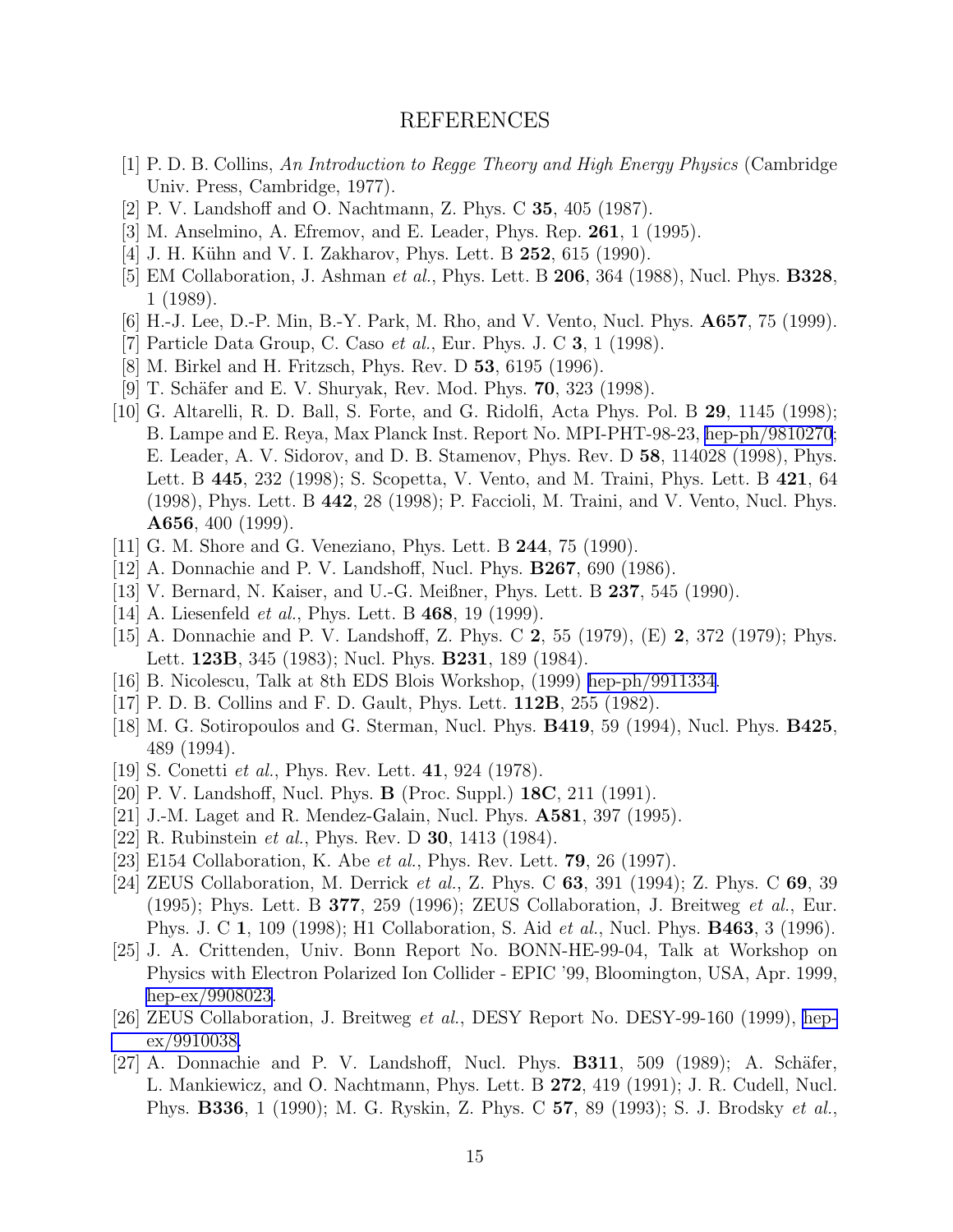<span id="page-15-0"></span>Phys. Rev. D 50, 3134 (1994); T. Arens, O. Nachtmann, M. Diehl, and P. V. Landshoff, Z. Phys. C 74, 651 (1997); D. Yu. Ivanov and R. Kirschner, Phys. Rev. D 58, 114026 (1998); I. Royen and J.-R. Gudell, Nucl. Phys. B545, 505 (1999); L. L. Frankfurt, M. F. McDermott, and M. Strikman, JHEP 9902, 002 (1999); S. V. Goloskokov, Eur. Phys. J. C 11, 309 (1999); S. I. Manayenkov, DESY report No. DESY-99-016, [hep-ph/9903405](http://arXiv.org/abs/hep-ph/9903405) (1999).

- [28] HERMES Collaboration, A. Borissov, Talk at DIS-99, Zeuthen, Apr. 1999 (1999); HERMES Collaboration, F. Meißner, Talk at DIS-99, Zeuthen, Apr. 1999 (1999).
- [29] A. I. Titov, Y. Oh, and S. N. Yang, Phys. Rev. Lett. 79, 1634 (1997); A. I. Titov and Y. Oh, Phys. Lett. B 422, 33 (1998); A. I. Titov, Y. Oh, S. N. Yang, and T. Morii, Phys. Rev. C 58, 2429 (1998); Y. Oh, A. I. Titov, S. N. Yang, and T. Morii, Phys. Lett. B 462, 23 (1999).
- [30] A. Donnachie and P. V. Landshoff, Nucl. Phys. B244, 322 (1984).
- [31] M. A. Pichowsky and T.-S. H. Lee, Phys. Rev. D 56, 1644 (1997).
- [32] L. Rosenberg, Phys. Rev. 129, 2786 (1963).
- [33] F. E. Close, Phys. Lett. B 419, 387 (1998).
- [34] N. Kaiser and U.-G. Meißner, Nucl. Phys. **A519**, 671 (1990).
- [35] The Durham RAL Databases, [http://durpdg.dur.ac.uk/HEPDATA/REAC.](http://durpdg.dur.ac.uk/HEPDATA/REAC)
- [36] G. Bunce *et al.*, Physics World **3**, 1 (1992).
- [37] G. L. Kane and A. Seidle, Rev. Mod. Phys. 48, 309 (1976).
- [38] E581/704 Collaboration, D. P. Grosnick et al., Phys. Rev. D 55, 1159 (1997).
- [39] W. Guryn et al., pp2pp Collaboration report for RHIC (1999).
- [40] E. Leader and T. L. Trueman, Vrije Univ. Report (1999), [hep-ph/9908221](http://arXiv.org/abs/hep-ph/9908221).
- [41] V. N. Gribov, XIII International Conference on High Energy Physics, Berkeley, 1966 (unpublished); D. R. O. Morrison, Phys. Lett. 25B, 238 (1967).
- [42] Omega Photon Collaboration, M. Atkinson et al., Nucl. Phys. B243, 1 (1984).
- [43] K. Schilling, P. Seyboth, and G. Wolf, Nucl. Phys. B15, 397 (1970), (E) B18, 332 (1970); K. Schilling and G. Wolf, Nucl. Phys. B61, 381 (1973).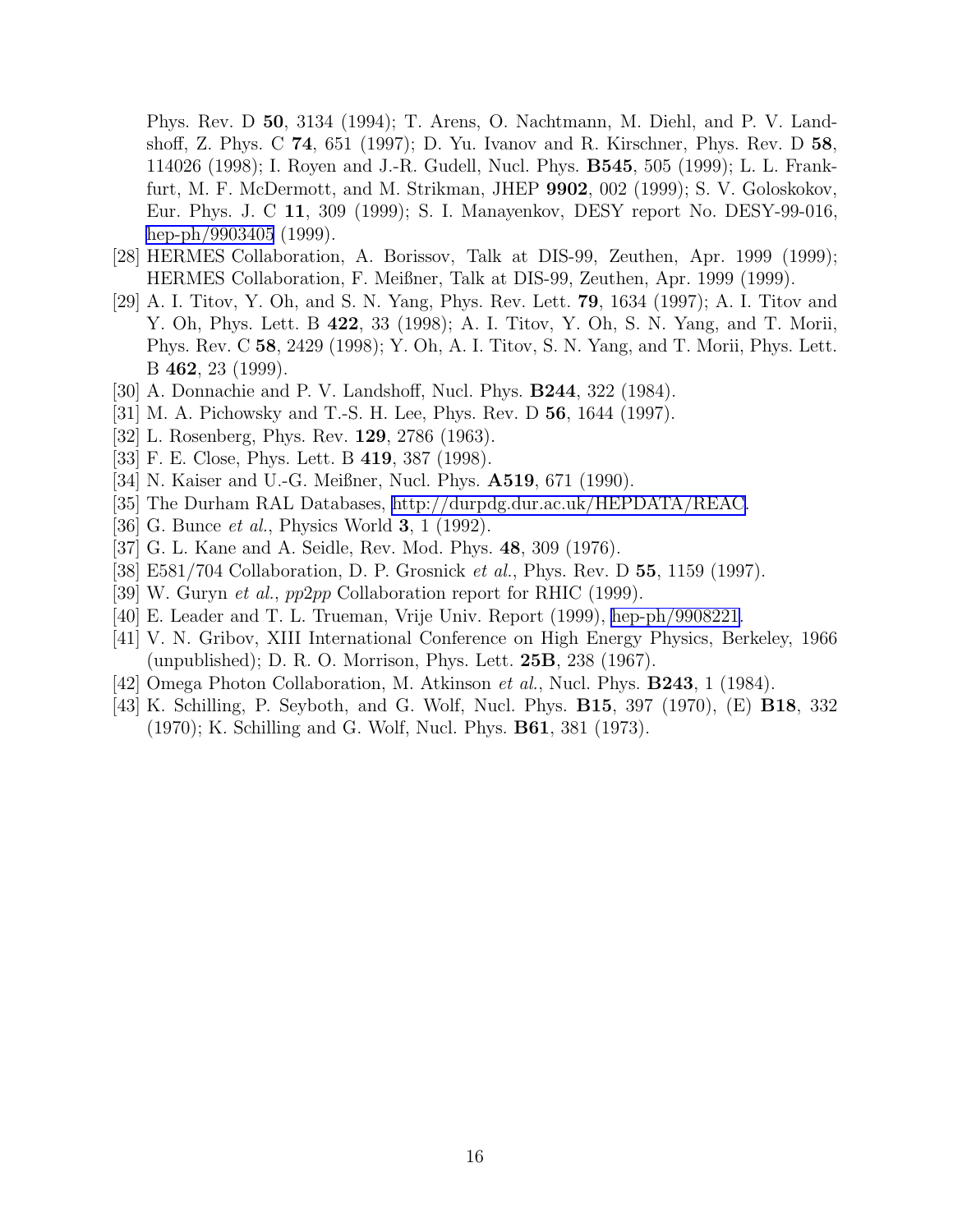# FIGURES

<span id="page-16-0"></span>

FIG. 1. The  $f_1$ -trajectory contribution to the differential cross section for the elastic proton-proton scattering at the large energy and momentum transfer. The solid line is the  $f_1$  contribution while the dashed line is the Pomeron contribution at  $\sqrt{s} = 27.4$  GeV. The data is from Ref. [\[19\]](#page-14-0).



FIG. 2. Vector-meson photoproduction: (a) diffractive process by Pomeron-exchange and (b)  $f_1$ -exchange.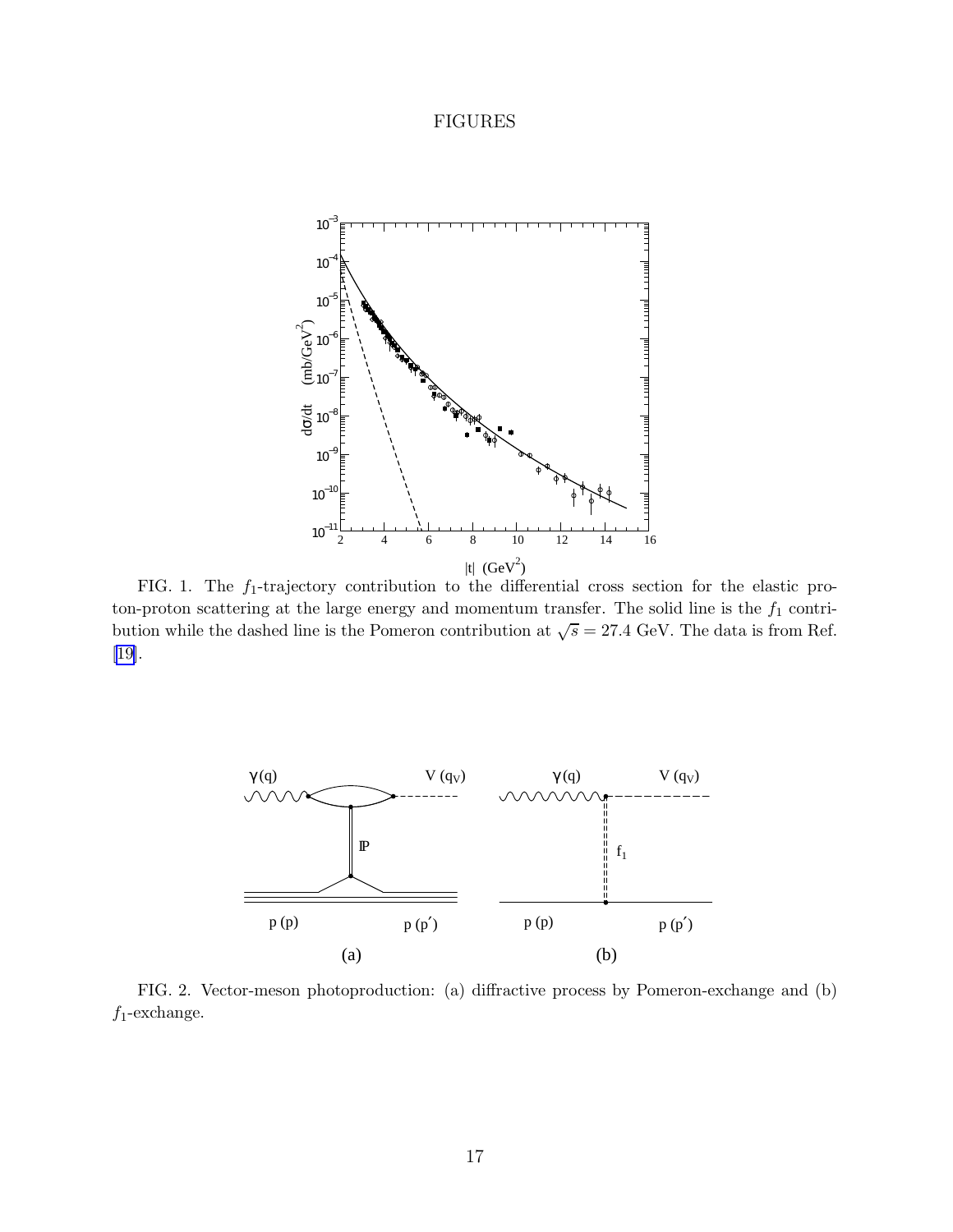<span id="page-17-0"></span>

FIG. 3. The cross section for elastic  $\rho$  meson photoproduction. The dashed and dot-dashed lines are the contributions from the Pomeron- and  $f_1$ -exchange, respectively, while the solid line is the total cross section. The experimental data are from Refs.[[24,](#page-14-0)[35\]](#page-15-0).



FIG. 4. The cross section for elastic  $\phi$  meson photoproduction. Notations are the same as in Fig. 3.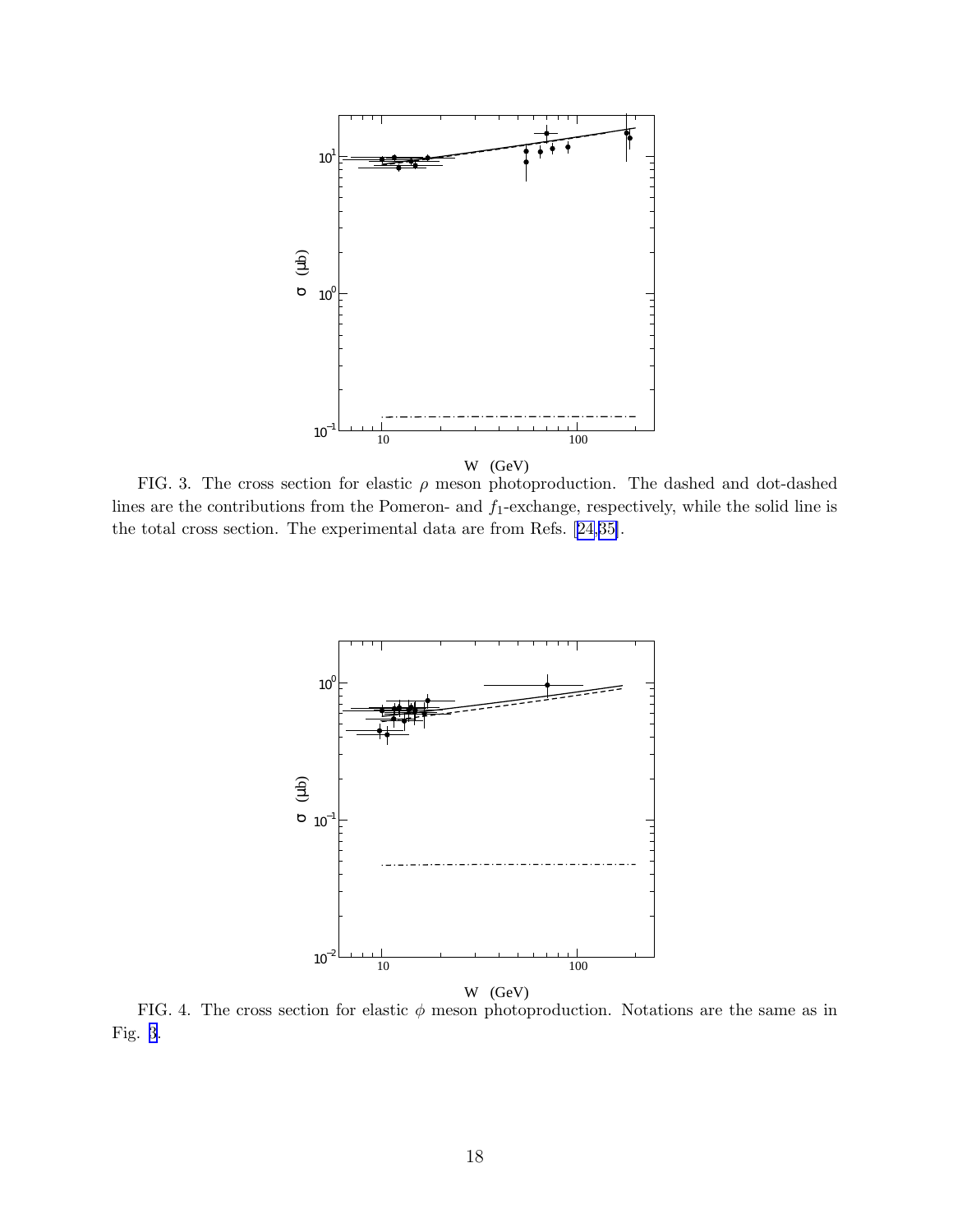<span id="page-18-0"></span>

FIG. 5. The differential cross section for  $\rho$  meson photoproduction at  $W = 94$  GeV. Notations are the same as in Fig. [3](#page-17-0). Experimental data are from Ref.[[26\]](#page-14-0).



FIG. 6. The differential cross section for  $\phi$  meson photoproduction at  $W = 94$  GeV. Notations are the same as in Fig. 5.